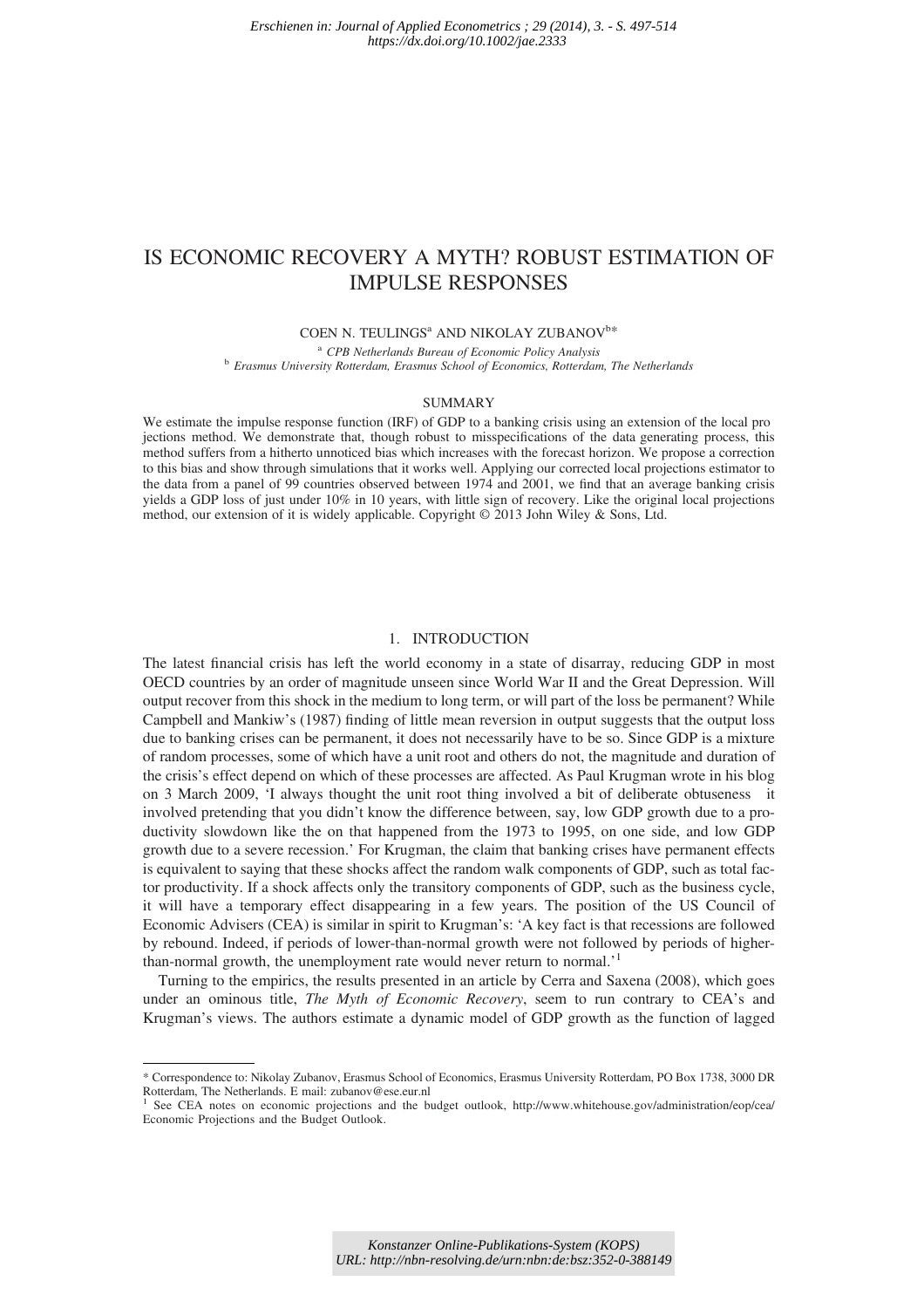growth rates and a dummy for the occurrence of a banking crisis, and use their regression estimates for a recursive calculation of the impulse response function (IRF) of GDP to a banking crisis event. We refer to their estimation procedure as the *analytical estimator* of the IRF, since it involves calculating the IRF for longer forecasting leads by recursively applying the estimated model to generate a forecast for the intermediate periods. As the title of their paper suggests, the authors find that the effect of a banking crisis on output is large up to 7.5% of GDP and persists for at least 10 years.

However, as we demonstrate with some examples later in the text, the analytical estimator is sensitive to misspecification of the data-generating process for GDP, the sensitivity of which may have important consequences for the estimated IRF, the more so as the length of the forecast horizon increases. Jorda (2005) proposed a method of estimating IRF that is robust to misspecification of the data-generating process, known as the local projections estimator. Essentially, a local projections estimate of the IRF of variable y to a shock in an exogenous regressor  $x \, k > 0$  periods after the shock is the coefficient on x in the regression of  $y_{t+k}$  on the regressors measured at time t (i.e. without including their intermediate values realized between t and  $t + k$ ). This method is robust to a variety of misspecifications in the underlying model, because instead of using the same set of coefficients for all forecasting horizons a new set of coefficients is estimated for each horizon k. This advantage comes at the cost of some loss in the IRF estimates' efficiency, which we quantify for a simple case.

What occupies most of our attention in this study is a hitherto unnoticed bias in the local projections estimator. This bias occurs because in the regression of GDP at  $t + k$  on the banking crisis dummy at  $t$ , which underlies this estimator, there will be observations in which GDP is already affected bythe crisis but the corresponding banking crisis dummy is zero. For an illustration, consider the local projections regression for a forecasting horizon of  $k = 4$  years. This regression tries to explain GDP at  $t + 4$  with the variables (lags of GDP and the banking crisis dummy) measured at t. Suppose a banking crisis hits the economy only once at time  $t_0 = 6$  and will start to have its negative effect on GDP in the same year. Then the GDP levels observed at  $t = 6, 7, 8, 9$  will contain the effects of a banking crisis from the immediate to 3 years thereafter. However, since the corresponding sets of regressors include the variables observed only in  $t - 4 = 2, 3, 4, 5$ , the banking crisis occurring at  $t_0 = 6$  will not be registered. The negative effects of the crisis in years  $t = 6, 7, 8, 9$  will thus not be captured by the regressors, and subsequently will be soaked up by the fixed effect, leading to a downward bias in its estimate. The downward bias in the fixed effect's estimate will affect the  $IRF(4)$  estimate (the coefficient on the banking crisis dummy), causing a downward bias to it. We provide an analytical expression for the size of the bias in one simple case.

Our solution to correct the above bias is to augment the local projections regression with the dummy variables for the banking crises occurring within the forecast horizon, i.e. between t and  $t + k$ . Monte Carlo simulations show that, compared to the original local projections estimator, our correction produces IRF estimates closer to the true IRF and more robust to dynamic misspecifications. In fact, since the bias in the local projections method that we identify arises in a variety of settings, our method to eliminate it will see many applications as well.

We run our corrected local projections estimator on a panel of 99 countries observed during 1974 2001. Our main finding is that an average banking crisis leads to a GDP loss of just under 10% over a 10-year period (the length of the time series does not allow calculating longer forecasts), and there is little recovery within that period. There is appreciable heterogeneity in the effect of the crisis. African countries suffer greater GDP losses (13%) over the same 10-year period than non-African countries (7%). While, qualitatively, our finding that the effects of banking crises are long-lasting is consistent with Cerra and Saxena's (2008), our IRF estimates are larger in magnitude than theirs.

The rest of this paper is organized as follows. Section 2 discusses the analytical and local projections estimators of IRFs. In subsection 2.1, we compare and contrast these two estimators in terms of robustness to misspecifications and efficiency loss. Subsections 2.2 and 2.3 discuss the the local projections estimator's bias and our method to eliminate it. Subsection 2.4 contains Monte Carlo simulations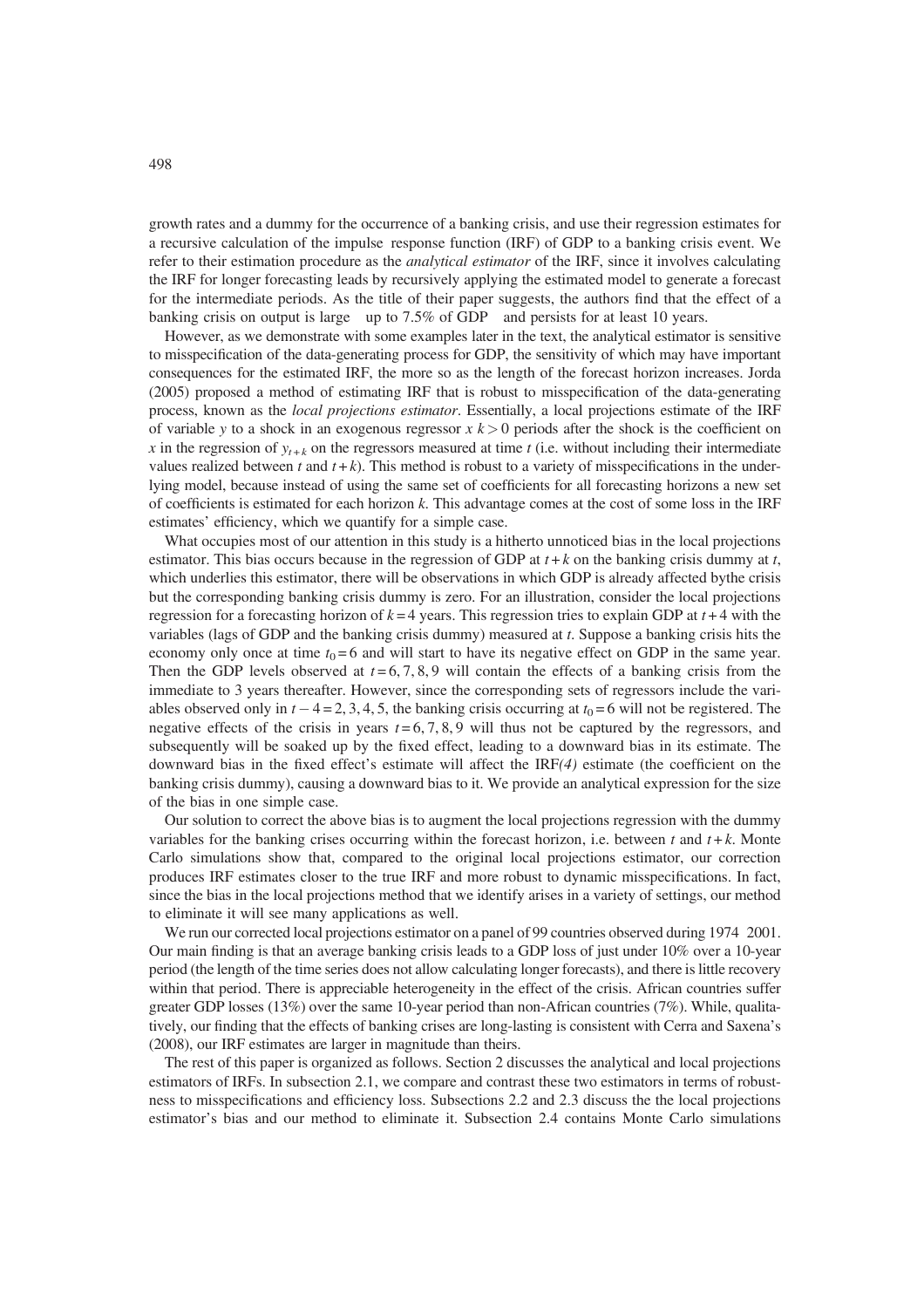illustrating the bias performance of the corrected local projections estimator in comparison with other estimators. In Section 3 we apply the corrected local projections estimator to the data on banking crises in order to estimate their effect on GDP. Section 4 concludes.

## 2. IRF ESTIMATION IN MODELS WITH FIXED EFFECTS

#### 2.1. Analytical and Local Projections Estimators

Consider the following trend-stationary AR(R) panel data model with fixed-effects  $\alpha_{0i}$  and a common linear time trend with slope  $\alpha_0^*$ :

$$
y_{i,t} = \alpha_{0i} + \alpha_0^* t + \sum_{r=1}^R \alpha_{1r} y_{i,t} \big|_{r} + \sum_{l=0}^L \alpha_{2l} d_{i,t} \big|_{l} + u_{i,t} \tag{1}
$$

where  $y_{i,t}$  is log GDP per capita for country  $i = 1 \ldots N$  in year  $t = 1 \ldots T$ ,  $d_{i,t}$  is a dummy variable equal to 1 if a banking crisis in country *i* starts in year *t* and 0 otherwise, and  $u_{i,t} \sim N(0,\sigma^2)$  is the idiosyncratic error term, independent of the regressors and identically distributed for each country and year.

The stationarity assumption implies  $\left|\sum_{r=1}^R \alpha_{1r}\right| < 1$ . We further assume that banking crises arrive randomly at a country-specific rate  $\lambda_i$ , so that  $E[d_{i,t} - \lambda_i] = 0$ ,<sup>2</sup> and that banking crises occur independently of all forward and backward realizations of the error term, i.e.  $E[u_{i,s}d_{i,t}] = 0, \forall s, t$ . Hence we assume that the process determining the occurrence of banking crises is exogenous to the process that drives GDP. This is a strong assumption, which we partly test in Section 3.3.

Define the IRF of GDP to banking crisis  $k$  years after its start as

$$
IRF(k) \equiv E[y_{i,t+k}|d_{i,t} = 1, y_{i,s}, d_{i,s}, s < t] - E[y_{i,t+k}|d_{i,t} = 0, y_{i,s}, d_{i,s}, s < t]
$$
\n(2)

Based on this definition, one can calculate the IRF analytically for each  $k$  by expressing the conditional expectation of  $y_{i,t+k}$  as a function of equation (1)'s parameter estimates. For example, for  $R = 1$  and  $L = 0$ ,  $IRF(k) = \alpha_{20}\alpha_{11}^{k}$ . This method of calculating IRF, which we refer to as the *analytical estimator*, has two problems. First, it relies entirely on the coefficients of the underlying model (1) and therefore its consistency depends on this model's correct specification. As the model includes more lags of  $y_{it}$  and  $d_{it}$ , and as the length of the forecast k increases,  $IRF(k)$  becomes a complex expression that is increasingly sensitive to even slight specification errors. Since we are interested in the medium- to long-run effect of a banking crisis, the growing sensitivity of IRF estimates to misspecifications is a serious problem. We will offer some examples of how misleading IRF estimates based on misspecified models can be. Second, the growing complexity of  $IRF(k)$  will make the calculation of its standard errors increasingly cumbersome, and the distribution of the parameter increasingly fat-tailed, since it raises the underlying coefficient to progressively higher powers (e.g.  $a_{11}^k$  in the example above).

An alternative to calculating the IRF analytically which is robust to dynamic misspecifications is known as the local projections estimator (Jorda, 2005). This estimator, initially developed for the case of a vector autoregressive (VAR) model, is generally applicable and has recently been extended to the case of a nonstationary VAR (Chong et al., 2012). Here we consider its application for a single-equation model. The local projections method estimates  $IRF(k)$  directly from the forecast equation for GDP k

<sup>2</sup> Cerra and Saxena (2008, pp. 448 456) provide some evidence to support this assumption.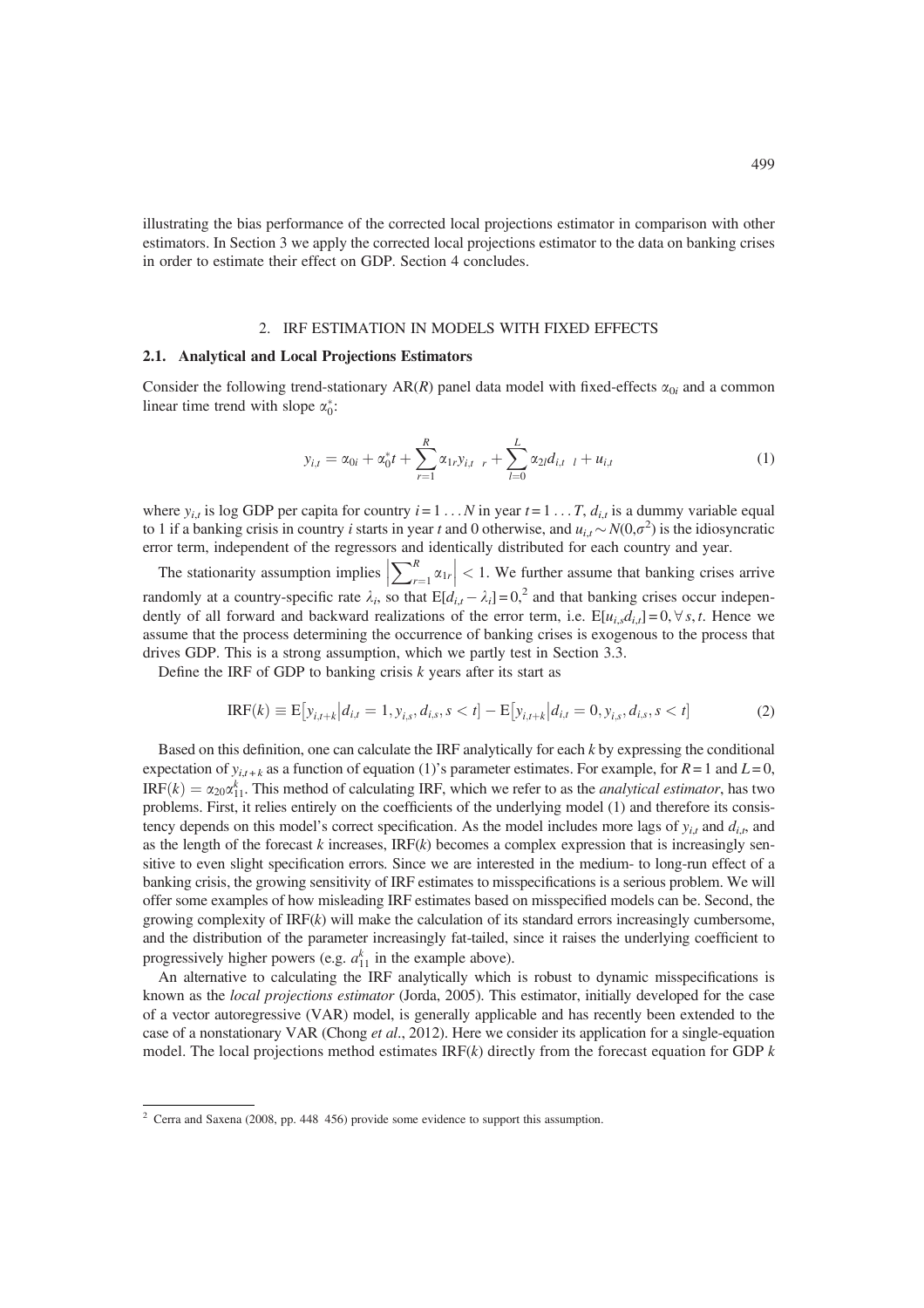periods ahead, as we now explain. Since the process is stationary, the lagged values of  $y_{i,t}$  can be eliminated from the model by recursive substitution of lagged versions of equation (1) to obtain

$$
y_{i,t} = \gamma_{0i} + \gamma_0^* t + \sum_{l=0}^{\infty} \gamma_{2l} d_{i,t-l} + \sum_{m=1}^{\infty} \gamma_{3m} u_{i,t-m} + u_{i,t}
$$
 (3)

where the y-parameters are functions of the  $\alpha$ -parameters.<sup>3</sup> Hence  $y_{i,t}$  can be expressed as a linear function of all past shocks  $d_{i,t}$  and  $u_{i,t}$ .

The  $k$ -period-ahead forecast of GDP conditional on the information available at  $t$  is

$$
E[y_{i,t+k}|y_{i,s}, d_{i,s}, s \le t] = E[y_{i,t+k}|u_{i,s}, d_{i,s}, s \le t]
$$

(the second equality uses equation (3) to eliminate the lags of  $y_{i,t}$  from equation (1)). Since, by assumption,  $E[d_{i,s}] = \lambda_i$  and  $E[u_{i,s}] = 0$ , the conditional forecast satisfies

$$
\mathbb{E}\left[y_{i,t+k}|y_{i,s},d_{i,s},s\leq t\right] = \gamma_{0ik} + \gamma_0^*(t+k) + \sum_{l=k}^{\infty} \gamma_{2l}d_{i,t+k-l} + \sum_{m=k}^{\infty} \gamma_{3m}u_{i,t+k-1-m} \tag{4}
$$

where  $\gamma_{0ik} = \gamma_{0i} + \sum_{l=0}^{k-1} \gamma_{2l} \lambda_i$ . The shocks hitting  $y_{i,t}$  between time t and time  $t + k$  do not affect its conditional forecast (equation (4)) since their expected value, conditional on the information availa at the moment that the forecast is made, is zero. By the definition of IRF (equation (2)), IRF(k) =  $\gamma_{2k}$ . This substitution procedure can be reversed by solving equation (1) for  $u_{i,t}$  and using that solution to eliminate  $u_{i,t}$  and its lags from equation (4), giving

$$
\mathcal{E}[y_{i,t+k}|y_{i,s}, d_{i,s}, s \le t] = \delta_{0ik} + \delta_{0k}^* t + \sum_{r=1}^R \delta_{1rk} y_{i,t} \ r + \sum_{l=0}^L \delta_{2lk} d_{i,t} \ r \tag{5}
$$

where the  $\delta$ -parameters can be expressed as functions of the  $\gamma$ -parameters in the original forecast equation. These expressions are of little interest here, except for one:

$$
\delta_{20k}=\gamma_{2k}=\mathrm{IRF}(k)
$$

which is estimated from the conditional forecast equation  $(5)$  specifically for each k, by running

$$
y_{i,t+k} = \delta_{0ik} + \delta_{0k}^* t + \sum_{r=1}^R \delta_{1rk} y_{i,t} \ r + \sum_{l=0}^L \delta_{2lk} d_{i,t} \ t + v_{i,t+k} \tag{6}
$$

where

$$
v_{i,t+k} = \sum_{l=0}^{k-1} \gamma_{2l} (d_{i,t+k-l} - \lambda_i) + \sum_{m=1}^{k-1} \gamma_{3m} u_{i,t+k-m} + u_{i,t+k}
$$
 (7)

<sup>&</sup>lt;sup>3</sup> For example, for R 1, L 0,  $\gamma_{0i} = \alpha_{0i}/(1 - \alpha_{11}) - \alpha_0^* \alpha_{11}/(1 - \alpha_{11})^2$ ,  $\gamma_0^* = \alpha_0^*/(1 - \alpha_{11})$ ,  $\gamma_{2l} = \alpha_{21} \alpha_{11}^l$ ,  $\gamma_{3m} = \alpha_{11}^m$ .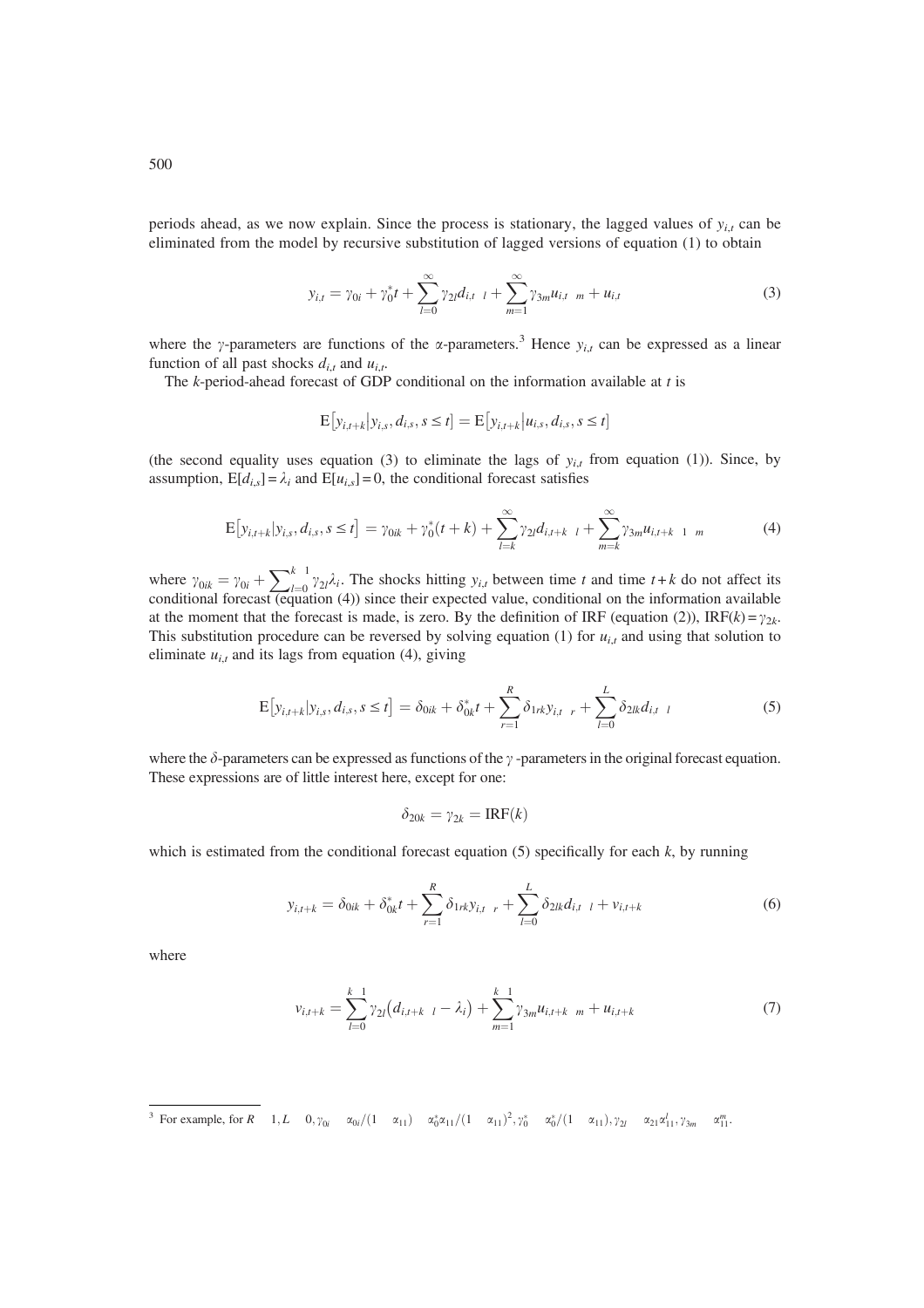Jorda's local projection method can be interpreted as estimating a reduced-form model, where all endogenous variables the realizations of  $y_{i,s}$  between the moment t, at which the forecast is made, and the moment  $t + k$  have been eliminated. The forecast error, following a moving average process of order k-1, is serially correlated and requires an appropriate general least squares transformation of the original equation to achieve full efficiency of the estimator. Even then there will be an efficiency loss compared to the analytical estimator, since estimating the local projections equation (6) for forecast horizon k requires, in effect, an extra k lags of the regressors, which is increasingly taxing as  $k$  gets larger. A simpler alternative to specifying the moving average process in the residuals is to use ordinary least squares (OLS) with serial correlation-robust standard errors. This is what we do. Proposition 1 (see web appendix (supporting information) for a full proof), gives an estimate of the efficiency loss as compared to the analytical IRF estimator for one specific case.

**Proposition 1.** Consider model (1) with  $\alpha_{0i} = \alpha_0^* = 0, R = 1$  (i.e. AR(1) without trend and intercept) and  $L = -1$  (i.e. no banking crises). The variance of the analytical estimator of IRF(k) to a unit shock in the error term,  $\hat{\alpha}_{11}^k$ , satisfies

$$
\text{plim}\big(N(T-1)\text{var}\big[\hat{\alpha}_{11}^k\big]\big)=k^2\big(1-\alpha_{11}^2\big)\alpha_{11}^{2(k-1)}
$$

The variance of the local projections estimator of the same IRF(k),  $\hat{\delta}_{11k}$ , satisfies

$$
\text{plim}\Big(N(T-k)\text{var}\Big[\hat{\delta}_{11k}\Big]\Big) = 1 - \alpha_{11}^{2k} + 2(k-1) - 2\frac{\alpha_{11}^2 - \alpha_{11}^{2k}}{1 - \alpha_{11}^2}
$$

As a graphic illustration, Figure 1 plots the probability limits of variances of the analytical  $(\hat{\alpha}_{11}^k)$  and local projections  $(\hat{\delta}_{11k})$  IRF estimates (the expressions in Proposition 1 above) and their ratio for  $\alpha_{11}$  = 0.95 for k ranging from 1 to 10. The efficiency loss of the local projections estimator relative to analytical IRF estimator, measured as the ratio of the probability limits of the variances, is growing with k, reaching almost 2 for  $k = 10$ . This loss of efficiency is counterbalanced by a greater robustness of the local projections estimator, which we now illustrate with the following two examples.



Figure 1. The probability limits of variances of the AR(1) process IRFs estimated analytically and through local projections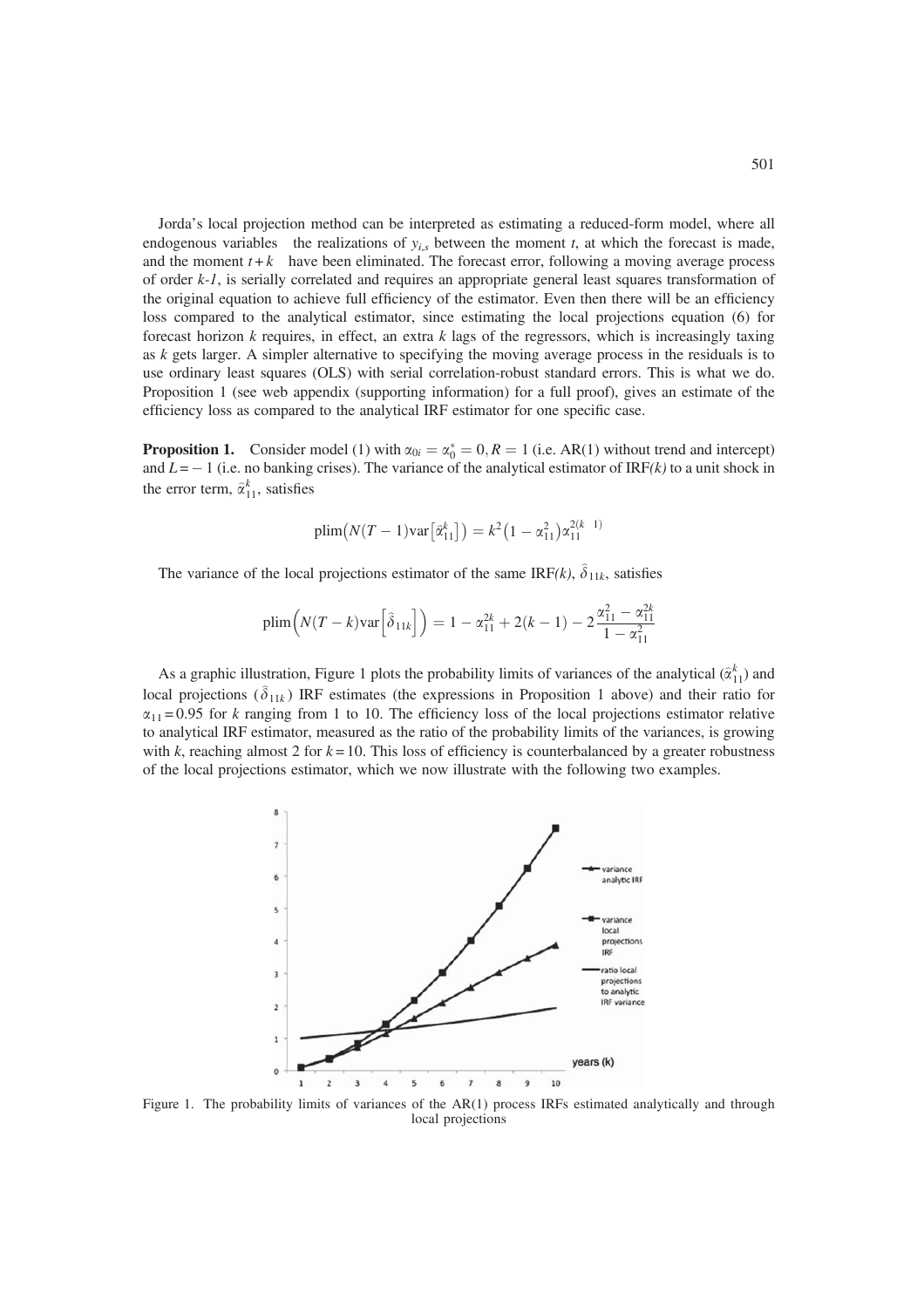

**Example 1.** Consider a third-order autoregressive model (1) where  $\alpha_{0i} = \alpha_0^* = 0$  (no trend, no fixed effect),  $R = 3$  and  $L = -1$  (again, no banking crisis dummy). Suppose that the coefficient for the second lag of the dependent variable is zero,  $\alpha_{12} = 0$ , and that the coefficient for the third lag,  $\alpha_{13}$ , is so much smaller in magnitude than  $\alpha_{11}$  that its regression estimate is statistically insignificant, so that the econometrician decides to proceed with the parsimonious AR(1) specification. This misspecification will result in a biased estimate for the AR(1) parameter  $\alpha_{11}$ , since the probability limit of its OLS estimate is equal to  $\frac{\alpha_{11}}{1-\alpha_{13}(\alpha_{11}+\alpha_{13})}$  (full derivation in web appendix). Figure 2 plots the IRFs to a shock in the error term for the true AR(3) model and the estimated AR(1) model for the case of  $\alpha_{11} = 0.95$  and  $\alpha_{13} = -0.10$ . In this case, if one proceeds with the misspecified AR(1) process one gets a biased  $\alpha_{11} = 0.88$  and consequently an IRF which underestimates the shock for relatively small  $k$  and overestimates it for larger  $k$ . On the other hand, applying the local projections method yields a consistent IRF even for the incorrectly chosen  $R = 1$ , since it is estimated separately for each  $k$  so as to minimize the difference between the actual and predicted value of  $y_{i,t+k}$  for each k, irrespective of the assumed specification of the data-generating process.<sup>4</sup>

**Example 2.** Consider the implications of the restriction for the shocks in  $d_{i,t}$  and  $u_{i,t}$  to have the same dynamics, which is implicit in the previous example and Proposition 1. This implicit restriction will result in a bias in the analytical estimator of the IRF in the presence of unobserved dynamic components in  $y_{i,t}$ , as we now explain. Suppose  $y_{i,t}$  is the sum of two components: (i)  $x_{i,t}$ , which is the effect of banking crisis that dies out after a year; and (ii)  $z_{i,t}$ , which is an unobserved AR(1) process. Hence

$$
y_{i,t} = x_{i,t} + z_{i,t},
$$
  
\n
$$
z_{i,t} = \gamma z_{i,t-1} + u_{i,t}, u_{i,t} \sim N(0, \sigma^2)
$$
  
\n
$$
x_{i,t} = \alpha_{21} (d_{i,t} - \lambda)
$$

The presence of  $z_{i,t}$  induces autocorrelation in  $y_{i,t}$ , and if  $z_{i,t}$  is unobserved the AR(1) coefficient in model (1) on  $y_{i,t-1}$  (under the simplifying restriction  $\alpha_{0i} = \alpha_0^* = 0$ ) satisfies (full derivation in web appendix):

$$
plim(\hat{\alpha}_{11})=\frac{\gamma}{1+\lambda(1-\lambda)\alpha_{21}^2(1-\gamma^2)\sigma^{-2}}
$$

 $4$  The advantage of applying the local projections method to the correctly specified model (with  $R$  3 in our example) is efficiency gain, although this gain may be offset by the ensuing loss of observations.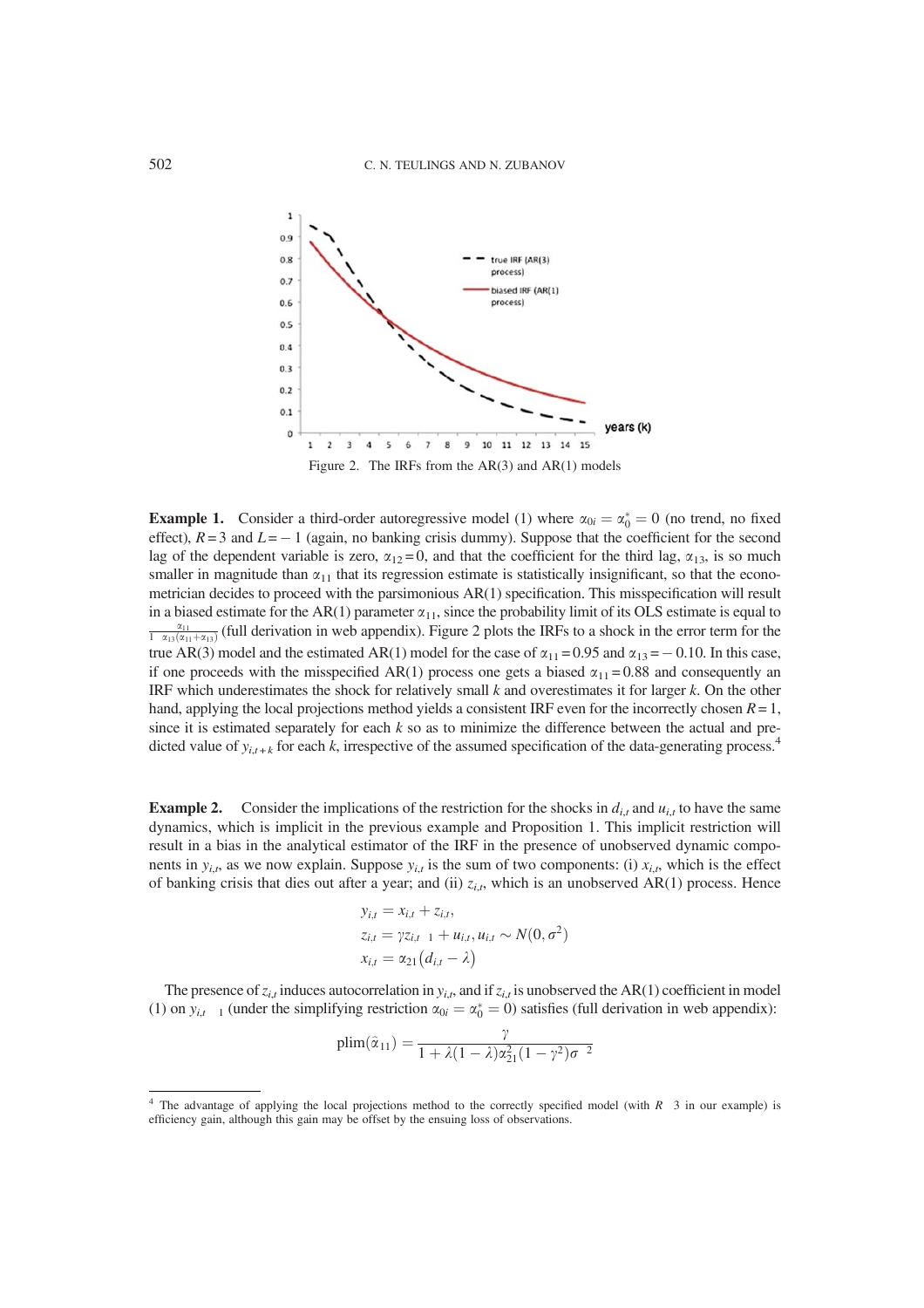Consequently, a banking crisis will appear to have the same dynamic effect as any shock to  $z_{i,t}$ through the AR(1) term  $\alpha_{11}$ , whereas in fact its effect is one-off.<sup>5</sup> The analytical IRF estimator is clearly prone to this error. The local projections estimator, on the other hand, does not suffer from it because it estimates the IRF (the coefficient  $\delta_{20k}$ ) directly from the local projections equation (6), without relying on the (mis)estimated autoregression coefficients as does the analytical IRF estimator. Thus, estimating equation for the model in this example, even misspecifying its dynamic structure with  $R = L = 1$ , will give plim  $\left(\hat{\delta}_{20k}\right) = \alpha_{21}$  for  $k = 0$ , and zero for  $k \ge 1$ . Since the local projections estimator is robust to the misspecification illustrated in the above examples, albeit at the expense of some loss in efficiency, this estimator gives a more reliable picture of the true IRF.

## 2.2. The Bias in the Local Projections Estimator

Regrettably, the local projections estimator presented above is subject to a hitherto unnoticed bias which increases with the forecast horizon k. Suppose a country i is hit by a banking crisis only once at, say,  $t = 6$ , so  $d_{i,6} = 1$  and  $d_{i,t} = 0$  for all other t, and that the banking crisis starts to have an effect in years  $t = 6$  onwards. Let us assume, for the ease of exposition, that  $R = 0$  (no lagged dependent variables) and  $\alpha_0^* = 0$  (no trend). Consider what happens when the researcher applies the local projections estimator to estimate  $IRF(k)$ . For  $k=0$ , there is no problem, since regressing  $y_{i,t}$  on  $d_{i,t}$  and a country-specific constant capturing the fixed effect will produce an unbiased estimate of the immediate effect of the banking crisis, IRF(0).

The estimator will be biased for  $k \ge 1$  because for some ts the banking crisis will fall between t and  $t + k$ and thus will not be part of the regression equation, causing misspecification. Suppose  $k = 4$ . The local projectionsregression of  $y_{i,t+4}$  on  $d_{i,t}$  and a fixed effect is the right specification for observations at  $t = 0$ and  $t = 1$ , since with  $d_{i,0} = d_{i,1} = 0$ ,  $y_{i,t+4}$  is just equal to the country fixed effect (the banking crisis will occur only at  $t = 6$ ). However, for  $t = 2$ ,  $y_{i,t+4} = y_{i,6}$  is already affected by the banking crisis at  $t = 6$ , but this event has not yet been registered in the regressors observed at  $t = 2$ . Therefore,  $y_{i,6}$  is misspecified because in fact it is equal to the fixed effect plus IRF(0) rather than just the fixed effect that the local projections equation will estimate. Similarly, there is a misspecification for  $t = 3$ , when  $y_{i,t+4} = y_{i,7}$  equals the fixed effect plus IRF(1), for  $t = 4$ , when  $y_{i,t+4} = y_{i,8}$  equals fixed effect plus IRF(2), and for  $t = 5$  when  $y_{i,t+4} = y_{i,9}$ equals fixed effect plus IRF(3). From  $t = 6$  onwards, we are back to the correct specification for  $y_{i,t+4}$  since the banking crisis at  $t = 6$  is now registered in the observations. Note that including lags of  $y_{i,t}$  as additional regressors in the local projections equation will not help, since, dated at t-1 or earlier, they will not bring any information about the banking crisis occurring between  $t$  and  $t + k$  which is causing the bias.

The above example is illustrated in Figure 3, which plots actual (solid line) versus specified (dashed line) dependent variable in the local projections regression for  $k = 4$  of  $y_{i,t+4}$  on the lags of  $d_{i,t}$  and the constant term equal to 1, assuming  $IRF(k) = -0.8^k$  so  $IRF(4) = -0.41$ . The difference between the actual and (mis)specified  $y_{i,t+4}$ , equal to IRF(0) + IRF(1) + IRF(2) + IRF(3) (the size of the shaded area A in the upper graph of Figure 3), will be absorbed by the regression's error term. Then, since the firstorder condition for the constant term sets the mean regression error to zero, this difference will be spread evenly to all observations, resulting in a downward bias to the estimate of the constant term (or fixed effect for panel data) of  $\text{IRF}(0) + \text{IRF}(1) + \text{IRF}(2) + \text{IRF}(3)$  as illustrated in the lower graph of Figure 3. For the assumed IRF $(k)$  and the length of observations  $T = 20$ , the bias to the fixed effect's estimate is - 0.15. This bias translates one-for-one into the bias for estimate of IRF(4), as we show in the following Proposition 2 (proof in web appendix), for the case without time trend and lags of the dependent variable that we considered above.

<sup>5</sup> Cai and Den Haan (2009) make the same point criticizing 'one type shock' models of output which tend to overestimate the long run impact of recessions.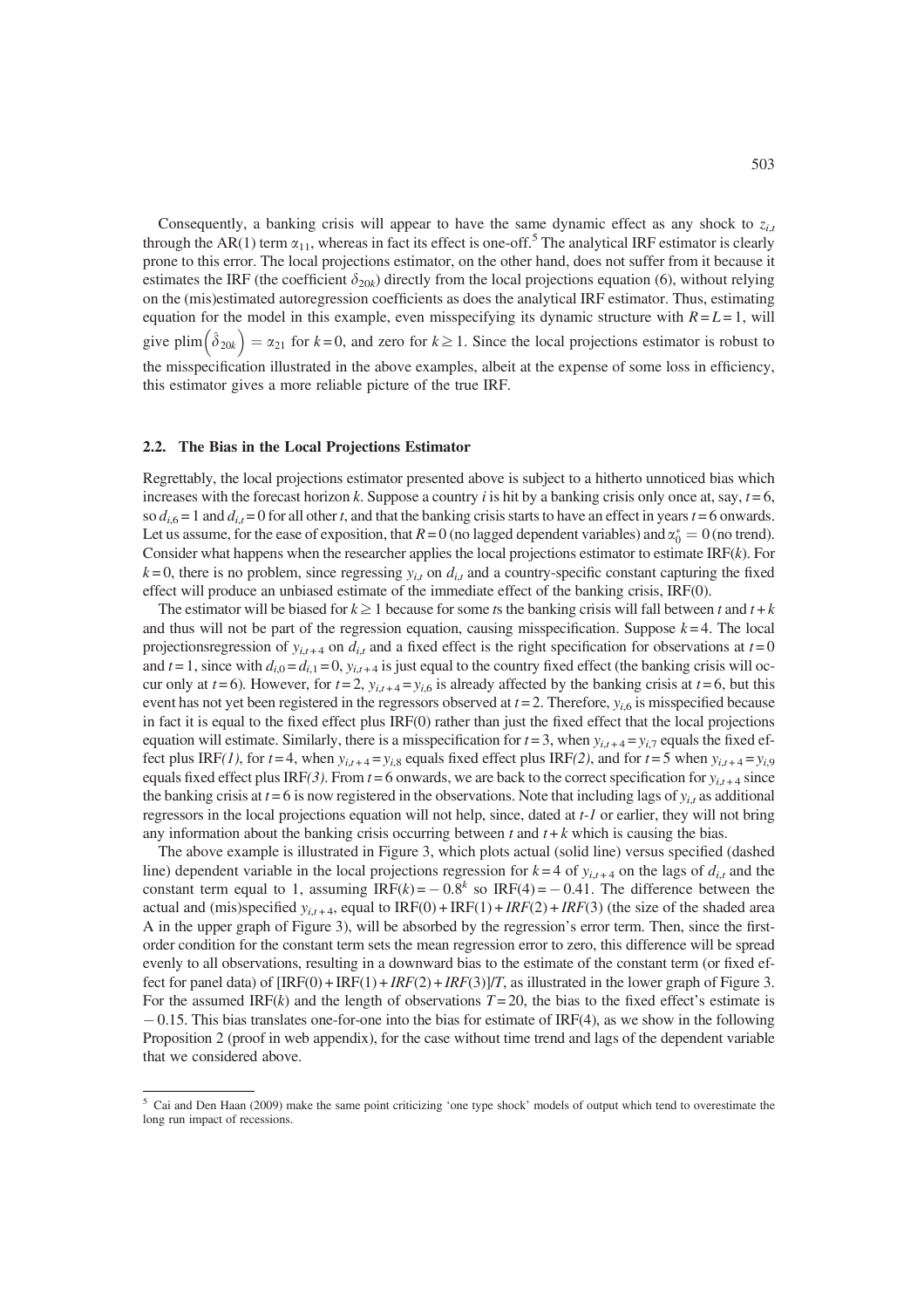

Figure 3. Actual versus specified dependent variable  $(y<sub>t+4</sub>)$  in the local projections regression for  $k=4$ 

**Proposition 2.** Consider the local projections equation (6) with  $R = \alpha_0^* = 0$  applied on a sample of countries which are hit by a banking crisis at most once and not in the first k years of the period of observation. Let data be available for estimation for T years (so the length of observations is  $T + L + k$  years). Then the biases of the local projections estimates of the fixed effect ( $\delta_{0ik}$ ) and IRF(k) ( $\delta_{21k}$ ) satisfy<sup>6</sup>

$$
E\left[\hat{\delta}_{0ik} - \delta_{0ik}\right] = (T - L)^{-1} \sum_{l=0}^{k-1} \gamma_{2l},
$$
  

$$
E\left[\hat{\delta}_{21k} - \delta_{21k}\right] = -(T - L)^{-1} \sum_{l=0}^{k-1} \gamma_{2l}
$$

<sup>6</sup> Including the trend and/or lags of the dependent variable will not change the message of Proposition 2, but make the maths less transparent without adding further insights. The assumptions that the crisis occurs at most once in a given country, and not in the first k 1 years of observations, were introduced to simplify the mathematics. They are not crucial for the essentials of our argu ment. Since banking crises are assumed to be exogenous in our model, excluding countries not satisfying these assumptions will not result in a sample selection problem.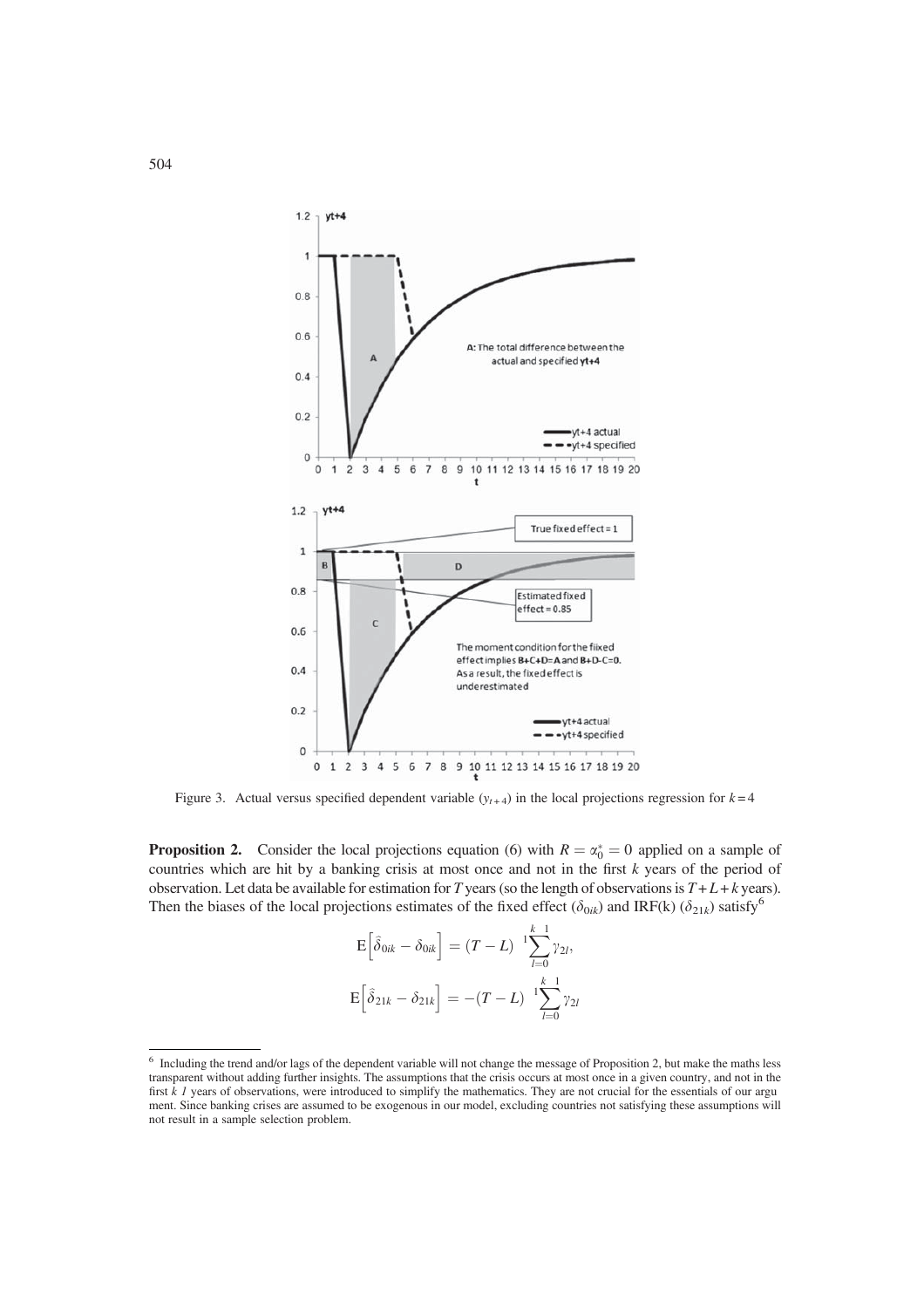Proposition 2 implies a downward bias (in absolute magnitude) of the local projections IRF estimate for  $k \geq 1$ , which increases with the forecast horizon k, both because the cumulative effect of the banking crisis,  $\Sigma_{l=0}^{k-1} \gamma_{2l}$ , omitted from the regression becomes larger, and because the effective number of observations T becomes smaller, since more data are lost when regressing  $y_{i,t+k}$  on the variables measured at t. The bias also increases with L, because the estimated coefficient  $\delta_{21k}$  will have to adjust more to offset the bias in the estimated fixed effect  $\delta_{0ik}$  for L of the T observations available. Note that the part of the argument in Proposition 2 concerning the bias to the IRF estimates applies in both time series and panel settings; in particular, the size of this bias does not depend on the fraction of countries in the sample that have been hit by a banking crisis.

#### 2.3. An Alternative Estimator

Our solution to the bias in the local projections estimator is to correct it by including in the local projections equation (6) the banking crises occurring between t and  $t + k$ . The thus *corrected* local projections equation is

$$
y_{i,t+k} = \delta_{0ik} + \delta_{0k}^* t + \sum_{r=1}^R \delta_{1rk} y_{i,t} \Big|_{r} + \sum_{l=0}^L \delta_{2lk} d_{i,t} \Big|_{t} + \sum_{l=0}^{k-1} \gamma_{2l} d_{i,t+k} \Big|_{t} + v_{i,t+k}^*,
$$
  

$$
v_{i,t+k}^* = \sum_{m=0}^{k-1} \gamma_{3m} u_{i,t+k} \Big|_{r} + u_{i,t+k}
$$
 (8)

where  $v_{i,t+k}^*$  is the error term analogous to the term  $v_{i,t+k}$  in the local projections equation (6) but conditional on the information available at time  $t$  and the information on the occurrence of banking crises between t and  $t + k$ . Including the intermediate banking crises in regression (8) produces unbiased estimates of IRF(k), since the error term no longer contains  $d_{i,t}$ .

The idea of augmenting the forecast equation with intermediate observations has been applied before, albeit in a different setting, by Faust and Wright (2011). They show that the accuracy of a forecast of excess bond and stock returns improves when the model is augmented with forecast errors observed ex post between t and  $t + k$ . To relate their argument to our case, adding intermediate banking crises to the model reduces the local projections IRF's standard errors through a reduction in the variance of the error term  $v_{i,t+k}$  in equation (6); see equation (7). However, specifically for our case, adding dummies for intermediate banking crises not only improves efficiency but also takes away the bias in the local projection estimator.

So far we have ignored the bias due to negative correlation between the error term and lagged values of  $y_{i,t}$ , described in Nickel (1981). This bias is induced by the fixed-effects or first-difference transformation, and leads to downward-biased estimates of the coefficients  $\delta_{1rk}$  on the lags of  $y_{i,t}$ . If there is negative correlation between GDP and banking crises, the Nickell bias also leads to underestimated IRF coefficients  $\delta_{20k}$ . The strength of this bias decreases as T grows large relative to N. While an Arrelano Bond type estimator is the most often used method to correct for the Nickell bias, an alternative unbiased IRF estimator can be derived from a slightly rewritten version of equation (8) in which all lags of  $y_{i,t}$  are eliminated through recursive substitution (as in equation (4)):

$$
y_{i,t} = \gamma_{0ik} + \gamma_{0}t + \sum_{l=0}^{\infty} \gamma_{2k} d_{i,t-l} + v_{i,t}
$$
 (9)

In addition to being free from the Nickell bias, the estimator based on equation (9) is convenient to apply as it produces all  $y_{2l}$ ,  $l = 0, k$ , at once. The disadvantage of this estimator, however, is lower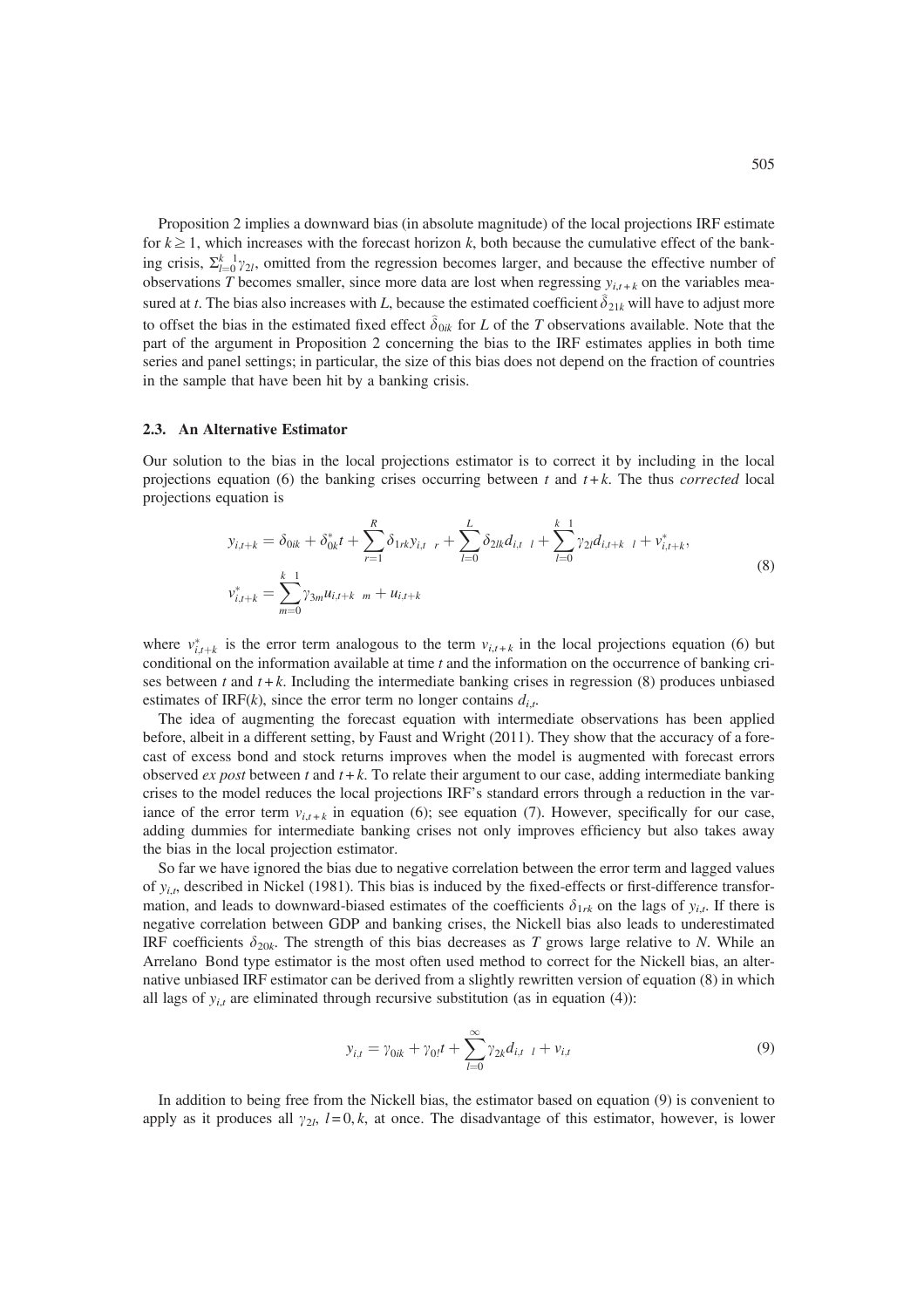efficiency compared to the (corrected) local projections one, which is due to the loss of lags of  $y_{i,t}$ . Besides, turning to its feasible version, there is a question about the number of lags of the banking crisis dummy to be included in equation (9), which ultimately is an empirical question. In our analysis, we observe that the estimated  $\gamma_{2l}$ s stabilize when the number of lags is 18 or more.

## 2.4. Monte Carlo Simulations of the Bias in the IRFs

Here we present stochastic simulation results for the bias in the IRF estimates obtained from the three estimators that we have discussed: (i) the analytical estimator applied by Cerra and Saxena (2008); (ii) Jorda's (2005) local projections estimator based on equation (6), which does not include banking crises between years t and  $t + k$ ; and (iii) the corrected local projections estimator based on equation (8) which includes these banking crises. We generated 1000 counterfactual datasets based on the following AR(5) process:

$$
y_{i,t} = \alpha_{0i} + 0.25y_{i,t-1} + 0.8y_{i,t-2} + 0.4y_{i,t-3} - 0.1y_{i,t-4} - 0.5y_{i,t-5}
$$
  
-0.035d<sub>i,t-1</sub> - 0.045d<sub>i,t-2</sub> - 0.03d<sub>i,t-3</sub> - 0.01d<sub>i,t-4</sub> - 0.01d<sub>i,t-5</sub> + u<sub>i,t</sub> (10)

where the fixed effects  $\alpha_{0i} \sim U(0,3)$ ,  $d_{i,t}$  is equal to 1 if  $\alpha_{0i}/5 + 3U(0,1) < 0.45$ , and zero otherwise, and the idiosyncratic error term  $u_{i,t}$  follows a standard normal distribution. Note that in model (10) the contemporaneous effect of banking crisis on output is assumed to be zero and thus the local projections bias occurs for  $k > 1$ .

For each of the 1000 datasets, 100 observations of  $y_{i,t}$  were generated for  $t = 1, 100$ , after which the first 70 data points were discarded to avoid  $y_{i,t}$  being determined by the initial, randomly chosen values. Hence each dataset had dimensions corresponding to the real data, with  $T = 30$  and  $N = 100$ (see Section 3.1). The parameters of equation (10) have been chosen so that the moments of the generated data are similar to those in the real data. Thus the frequency of banking crises is about 0.05, the correlation between the country fixed effect  $\alpha_{0i}$  and the banking crisis dummy  $d_t$  is about - 0.2, and the analytical IRF that one would obtain in the perfect knowledge of the parameters of (10) is close to the one that we actually estimate on our data (see Section 3.2).

We then estimated a selection of empirical specifications of equation (10) with different numbers of lags of y and d, as well as their corresponding forecast equations up to  $k = 10$ , on each resulting dataset using the fixed effects estimator with serial correlation-robust standard errors. Figure 4 plots for each of the three estimators the means of the IRFs estimated in each of the 1000 runs on different assumed specifications of the data-generating process (10), as well as the true IRF implied by it. The results for the analytical estimator are widely different from the true IRF. Parsimonious specifications produce much underestimated results on the entire length of the forecast horizon. Only for the number of lags of y and, especially,  $d$  close to their true value of 5, do the analytical IRF estimates converge to the true IRF. The analytical estimator is particularly sensitive to the number of lags of  $d$  included in the estimated regression equation. The consequences of this sensitivity are important, because longer lags of the banking crisis dummy are increasingly likely to be excluded from the specification by an econometrician who strives for a parsimonious model. Thus our simulations (results available on request) show that the estimated *t*-statistics of further lags of d are progressively smaller and further apart from their true levels as implied by the data generation process we specified.

The second method Jorda's (2005) original local projections estimator produces IRFs that are much more robust to misspecification and less biased. However, while the bias of the analytical estimator decreases as the empirical model's specification approaches the correct one (equation (10)), the bias in this version of the local projections estimator remains appreciable, and increases towards the end of the forecast horizon as our theory predicts. Our corrected local projections estimator, which includes intermediate banking crisis observations, produces the best results. Its estimated IRFs are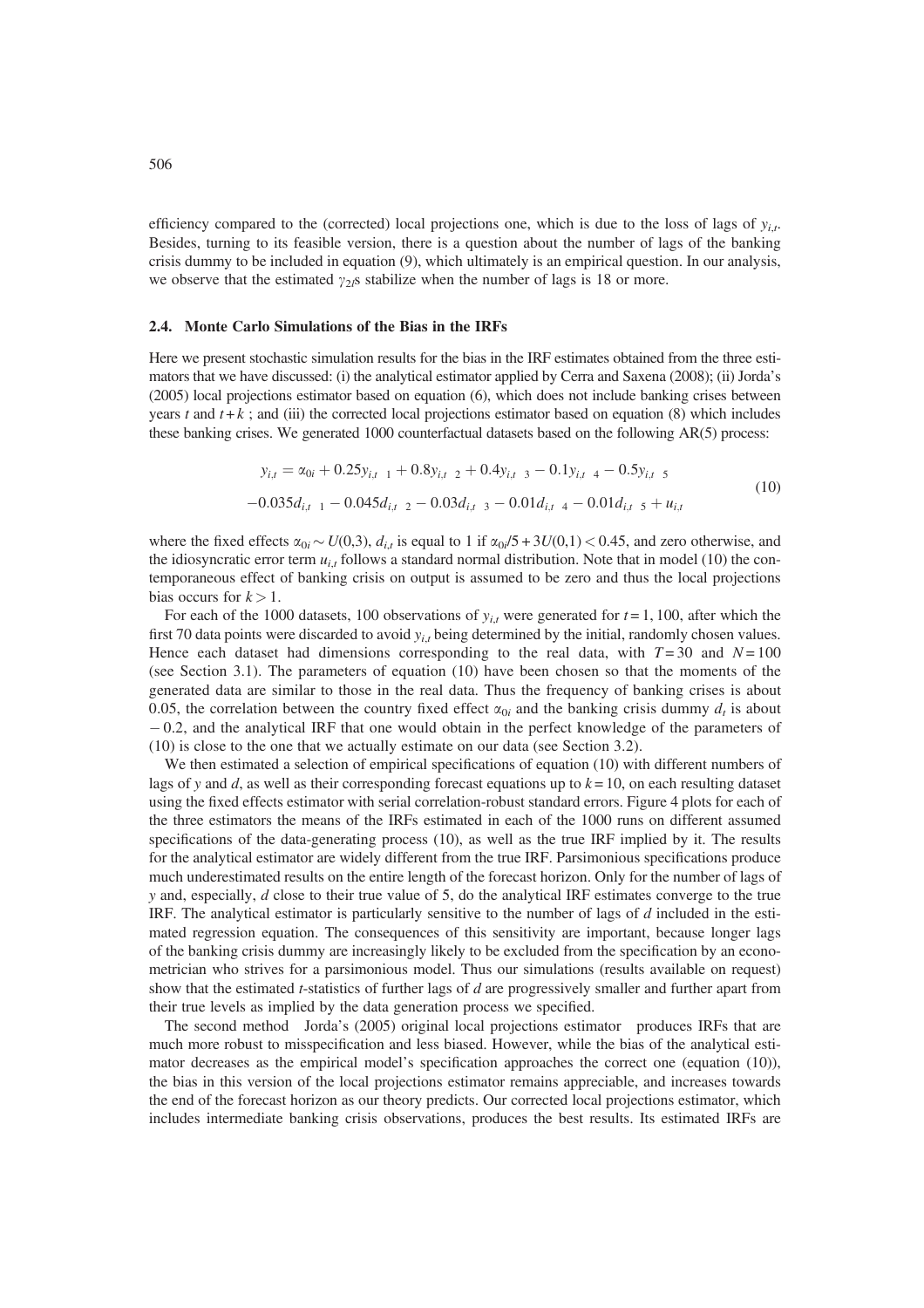

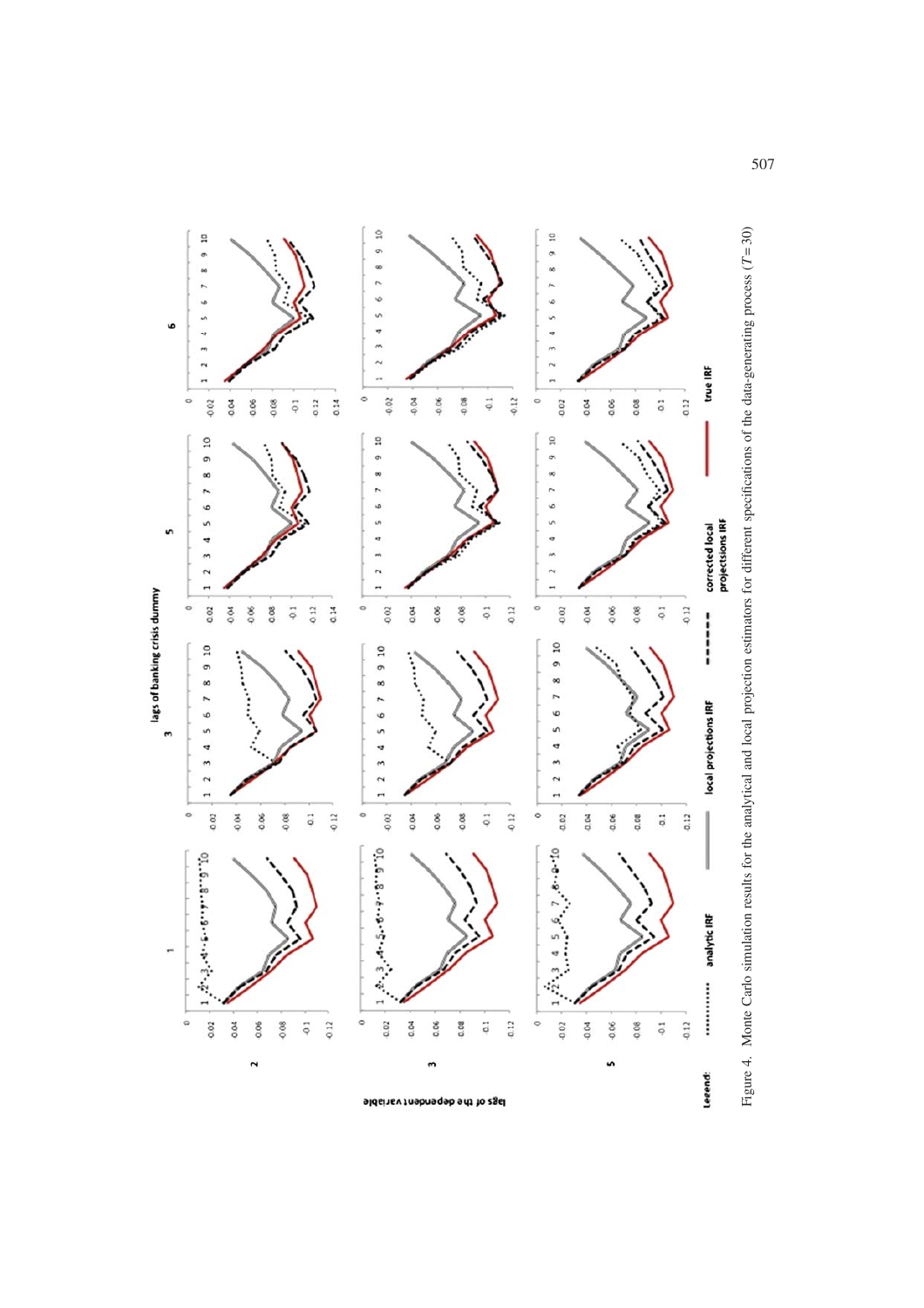robust to even serious misspecifications of the model, and its bias is smaller than that of the other two estimators. Hence our simulations support our theoretical arguments laid out in Sections 2.1 and 2.2.

All three estimators are sensitive to the Nickell bias, which will occur as long as there is persistency in the dependent variable. Although this bias can be large in finite samples (see Judson and Owen, (1999) and Alvarez and Arellano, (2003) for simulation results), it disappears as panels become longer. One might therefore be interested in gauging how this bias affects our IRF estimates at different lengths of the available time period holding the intertemporal correlation in the dependent variable (i.e. the coefficients on the lags of  $y_{i,t}$ ) constant. For this purpose, we simulated the IRFs obtained through two methods the analytical estimator and the corrected local projections estimator applied to panels of different lengths:  $T = 20$ , 30, 40, 50 and 100. The results are plotted in Figure 5. For each estimator, we estimate one misspecified model (three instead of five lags for both  $y_{i,t}$  and  $d_{i,t}$ ), the IRF from which we plot with a dashed line and one correctly specified model, plotted with a solid line. As expected, the bias is rather large for  $T = 20$  but declines when T goes up. The IRFs estimated with our corrected local projections estimator (the upper part of Figure 5) are close to the true IRF starting from  $T = 30$  and are remarkably robust to model misspecifications. The analytical IRF estimates (the lower part of Figure 5) converge to the true IRF as well, but do so more slowly than corrected local projection IRFs. More importantly, unlike the corrected local projections, the analytical IRFs converge to the true IRF only when the model is correctly specified.



Figure 5. Simulated corrected local projections and analytical IRFs for different lengths of observations, T. Solid lines denote IRFs from correctly specified model, and dashed lines denote IRFs from a misspecified model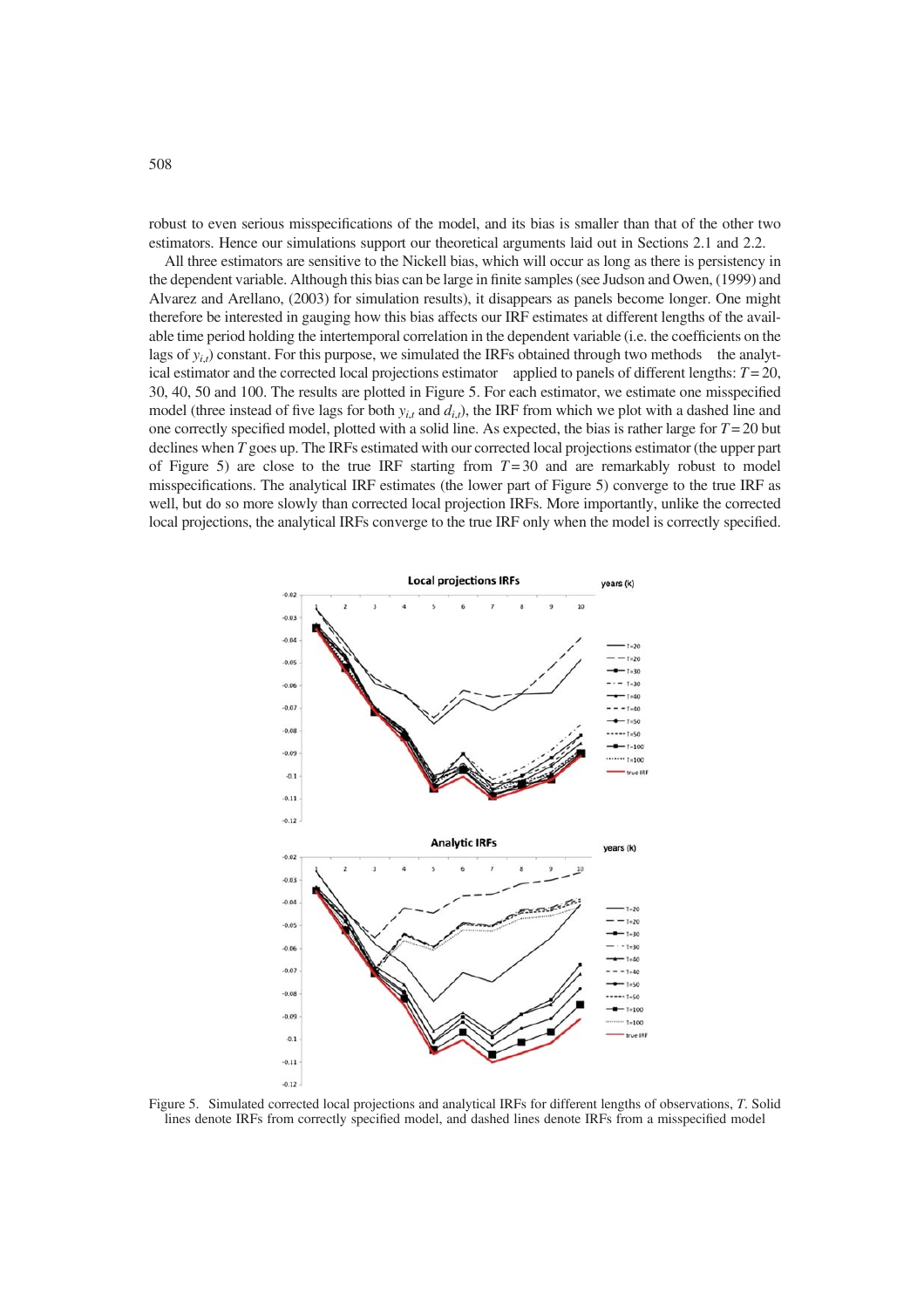| Years after crisis $(k)$                         | (1)          | (2)             | (3)                   | (4)                     | (5)          | (6)                              |
|--------------------------------------------------|--------------|-----------------|-----------------------|-------------------------|--------------|----------------------------------|
| $\mathbf{0}$                                     | $0.018***$   | $0.018***$      | $0.018**$             | 0.012                   | $0.018***$   | $0.018***$                       |
| 1                                                | $0.052***$   | $0.038***$      | $0.034***$            | 0.055                   | $0.050***$   | $0.033***$                       |
| $\frac{2}{3}$                                    | $0.084***$   | $0.073***$      | $0.067***$            | 0.067                   | $0.075***$   | $0.062***$                       |
|                                                  | $0.096***$   | $0.085***$      | $0.078***$            | $0.096*$                | $0.076***$   | $0.067***$                       |
| $\overline{4}$                                   | $0.110***$   | $0.099***$      | $0.091***$            | $0.112*$                | $0.079***$   | $0.074***$                       |
| 5                                                | $0.112***$   | $0.100***$      | $0.091***$            | $0.108*$                | $0.068***$   | $0.066***$                       |
| 6                                                | $0.119***$   | $0.110***$      | $0.100***$            | $0.115*$                | $0.063***$   | $0.069***$                       |
| 7                                                | $0.140***$   | $0.134***$      | $0.123***$            | $0.143*$                | $0.069***$   | $0.084***$                       |
| 8                                                | $0.124***$   | $0.109***$      | $0.092**$             | $0.137*$                | $0.041**$    | 0.051                            |
| 9                                                | $0.119***$   | $0.110***$      | $0.091**$             | 0.128                   | 0.025        | 0.047                            |
| 10                                               | $0.096**$    | $0.089*$        | 0.066                 | 0.098                   | 0.002        | 0.021                            |
| Dependent variable: log GDP                      |              |                 |                       |                         |              |                                  |
| Level/growth rate<br>Lags of dep. var.           | Level<br>Yes | Gr. rate<br>Yes | Gr. rate<br>Yes       | Level<br>N <sub>o</sub> | Level<br>Yes | Gr. rate<br>Yes                  |
| Banking crisis leads<br>Coefficient restrictions | Yes<br>No    | Yes<br>Yes      | Yes<br>N <sub>o</sub> | n/a<br>N <sub>0</sub>   | No<br>No     | N <sub>0</sub><br>N <sub>0</sub> |

Table I. Impulse response estimates for the effect of a banking crisis on GDP

Notes: Column 1: the corrected local projections estimates based on equation (8); columns 2, 3: the same, estimated for GDP growth rates, restricted and unrestricted specifications, respectively; column 4: estimates based on equation (9); column 5: the uncorrected local projection estimates based on equation (6); column 6: the same, estimated for GDP growth rates. All specifications include country fixed effects. Specifications in levels of GDP include a time trend.

Each specification includes four lags of log GDP (or its growth rate) and of the banking crisis dummy  $(R L 4)$ .

These lag restrictions were tested and passed by the data for all lengths of the forecast horizon, p values ranging from 0.124 to 0.75. From this table onwards, asterisks indicate estimates significant at \*\*\*1%, \*\*5% and \*10% levels.

Within group serial correlation robust standard errors for the local projections IRF estimates were calculated using option vce (cluster id) in Stata.

#### 3. EMPIRICAL ESTIMATES OF THE IRFS

# 3.1. Data

The data on banking crises during the years 1974 2001 come from Caprio and Klingebiel's (2003) study. Penn World Tables (Heston et al., 2006) provide GDP data from 1960 onwards. The complete data are available for a panel of 99 countries. The average length of a time series depends on the forecast length and ranges from 24 to 15 observations (10-year-ahead forecast). Our sample contains 89 banking crises episodes, so the frequency of observing a banking crisis is 0.036. The majority of countries (56) experiences this rare event only once, 28 countries had no crisis, 13 countries had two, one country had three and another one had four banking crises. There is a negative correlation  $(r = -0.35)$ between the frequency of banking crises and a country's GDP level. Our assumption that the likelihood of a banking crisis is time-invariant is not rejected by the data, as there is no significant time trend in their frequency.

# 3.2. Regression Results

Table I reports estimates of the IRFs to a banking crisis from six different specifications, in levels of log GDP as well as in GDP growth rates. The specification in growth rates comes in two versions: unconstrained; and with the restriction  $\Sigma_r \delta_{1rk} = 1$  on the coefficients in the underlying equation (8) as nonstationarity of GDP would imply (this restriction is not supported by the data most of the times). We estimate the IRF in all specifications for up to  $k = 10$  years after the occurrence of a banking crisis.<sup>7</sup>

<sup>&</sup>lt;sup>7</sup> The reason for stopping at 10 years is that a local projections estimator of IRF(k) requires additional k lags of data, depleting the effective sample as  $k$  becomes large.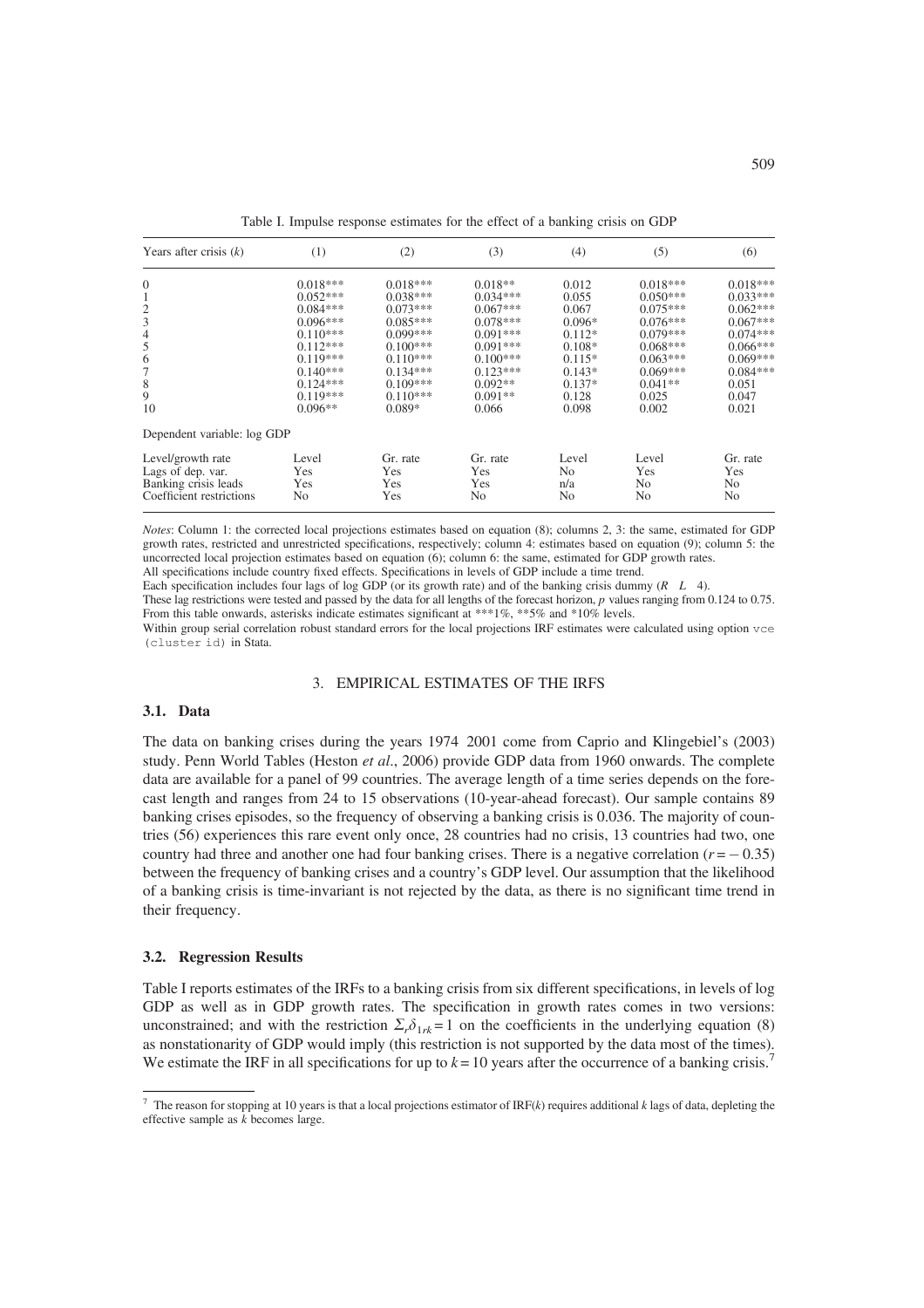The first four columns in Table I show the results from the specifications that produce unbiased IRF estimates. The results from our preferred specification (the corrected local projections estimator, column 1) show that an average banking crisis leads to GDP losses to the tune of 8% in the first 2 years after its occurrence. The loss in GDP continues to increase for the next 5 years, reaching a maximum of 14% 7 years after the start of the crisis. The recovery begins only in the eighth year but is too weak to bring GDP back to its pre-crisis level, leaving a 9.6% loss 10 years after the crisis. These IRF estimates are plotted in Figure 6 together with their 95% confidence interval, which widens for longer forecast horizons, as expected, reflecting increasing uncertainty in the long-term effects of banking crises.

The estimates from the three other unbiased specifications (columns 2 4) are similar to our preferred one. Comparing these estimates with one another helps gauge the importance of the Nickell bias to our IRF estimates. Applying the corrected local projections estimator to GDP growth rates (columns 2 and 3) exacerbates the bias and hence the its consequences to the IRF estimates, as compared to GDP levels. Indeed, the growth rates-based IRFs are somewhat lower that level-based ones, predicting a 6.6 8.9% GDP loss 10 years after the crisis. On the other hand, recursively eliminating lags of GDP, as is done in the estimator underlying the results in column 4 (equation (9)), reduces the extent of the Nickell bias and its consequences, resulting in a higher estimated GDP loss of 9.8%. However, given the length of the forecast horizon and the uncertainty in the IRF estimates, the difference in the IRF estimates more and less affected by the Nickell bias is not large.

Columns 5 and 6 report estimation results for specifications that omit banking crises occurring between t and  $t + k$ . Comparing these estimates with those from corresponding specifications in columns 1 and 3 reveals the size of the bias due to this omission. It turns out that this bias has a larger effect on the IRF estimates than the Nickell bias does. As it increases with  $k$ , the estimates from the specifications that do and do not correct for it, though similar for the first few years after the crisis, diverge thereafter in a remarkable accordance with the Monte Carlo results presented in section 2.4. In fact, the difference between the biased and unbiased IRF estimates can be so large as to result in contradicting conclusions with respect to the effect of crisis on GDP: for example, while our preferred estimates imply a 9.6% GDP loss 10 years after the crisis, the results from the corresponding uncorrected local projections regression ( 6) in column 5 imply a complete recovery. There is a similar pattern in the differences between the estimates from the uncorrected local projections regression in growth rates without coefficient restrictions  $(-0.021,$  column 6) and its corrected equivalent  $(-0.066, \text{column } 3).$ 



Figure 6. Predicted GDP loss from a banking crisis, and its 95% confidence interval. Estimates are based on corrected local projections estimator (equation (8))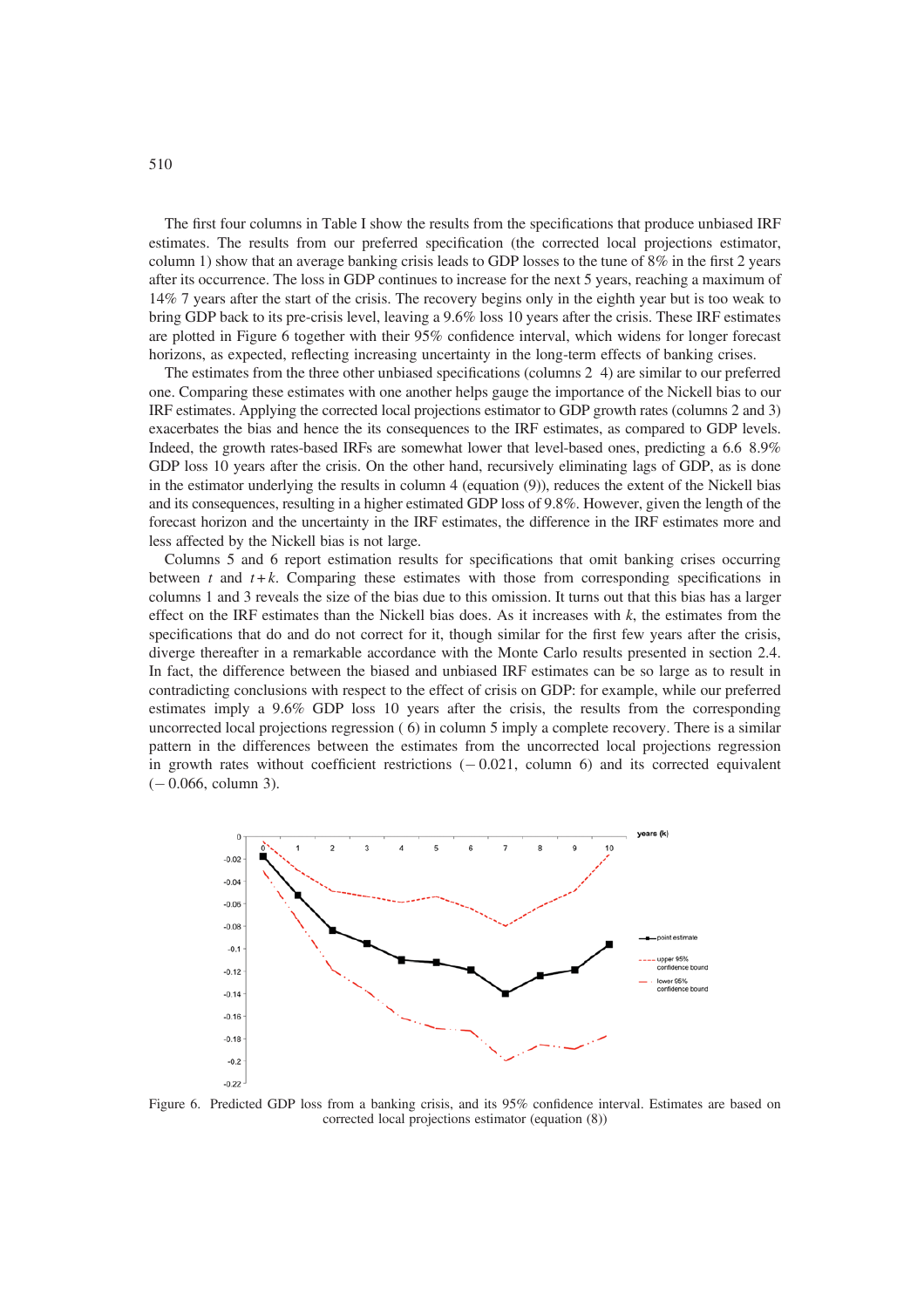To put the estimated GDP losses due to banking crises into perspective, consider that the median GDP growth rate observed in our sample is roughly 3% per year, so that the median economy would have grown by 34% over 10 years. Thus, being linked to a 9.6% GDP loss over the next 10 years, a single episode of a banking crisis would cost over a quarter (28%) of the median economy's long-term growth potential. As another illustration of the quantitative importance of banking crises, we calculate the share of residual variance in log GDP explained by these events, and report the results in Table II. The first column in Table II reports the share in the current GDP's residual variance explained by one particular crisis which happened k years ago. The second column contains the shares in residual variance due to the entire history of crises. Starting with 0.2% in the same year, a single banking crisis can explain up to 2% of GDP's residual variance in the next several years. The history of the banking crisis during the last 10 years explains just under 9% of the current (log) GDP's residual variance. For a relatively rare event such as a banking crisis, these shares are rather high.

Having estimated the GDP loss due to a banking crisis on the entire sample, we now repeat the exercise on subsets of countries, to appreciate the role of local context in shaping the response of GDP to a banking crisis. We rerun our corrected local projections estimator (equations  $(8)$ ) and  $(9)$ separately on subsamples of African countries (41 countries) and the rest (54, excluding four transition countries). The results are reported in Table III and Figure 7. African countries suffer more profound GDP losses after a banking crisis (up to 17.5%) than do other countries (up to 9%), but experience stronger recovery towards the end of the 10-year period. The IRFs for the African subsample are less precisely estimated, however, suggesting that the effects of banking crises for those countries are also more heterogeneous. Hence the differences in the local context between the two subsamples, such as relatively high political volatility in the African countries, seem to affect GDP's response to banking crises in an important way.

#### 3.3. The Exogeneity of Banking Crises

Our method relies on the assumption that banking crises are independent of all realizations of the error term,  $E[u_i, d_i] = 0, \forall s, t$ . In this section, we test the part of this assumption concerning the exogeneity

| Years after crisis $(k)$ | Single crisis | History of crises |
|--------------------------|---------------|-------------------|
| $\overline{0}$           | 0.002         | 0.011             |
| 1                        | 0.005         | 0.019             |
| $\overline{2}$           | 0.011         | 0.026             |
| 3                        | 0.010         | 0.033             |
| $\overline{4}$           | 0.012         | 0.046             |
| 5                        | 0.012         | 0.059             |
| 6                        | 0.014         | 0.070             |
| 7                        | 0.020         | 0.077             |
| 8                        | 0.014         | 0.083             |
| 9                        | 0.013         | 0.086             |
| 10                       | 0.009         | 0.089             |

Table II. Share of residual variance in log GDP explained by banking crises

*Note:* The share of residual variance explained by banking crises is calculated for each k as the ratio  $\frac{r_{1,k}}{r_{1,k}}$ , where  $r_{1,k}$ ,  $r_{2,k}$  are residual sums of squares (RSS). For the results in the second column,  $r_{1,k}$  is the RSS of the autoregressive model without banking crises:

$$
y_{i,t+k} \quad \delta_{0ik} + \delta_{0k}^{*}t + \sum_{r=1}^{R} \delta_{1rk} y_{i,t-r} + v_{i,t+k}^{1}
$$

and  $r_{2,k}$  is the RSS of the augmented local projections equation (8), from which our preferred IRF estimates are derived. For the results in the first column,  $r_{2,k}$  is the same, and  $r_{1,k}$  is the RSS of equation (8) with all banking crises occurring not in year t are present. This ensures that we capture the share of variance explained by a single banking crisis.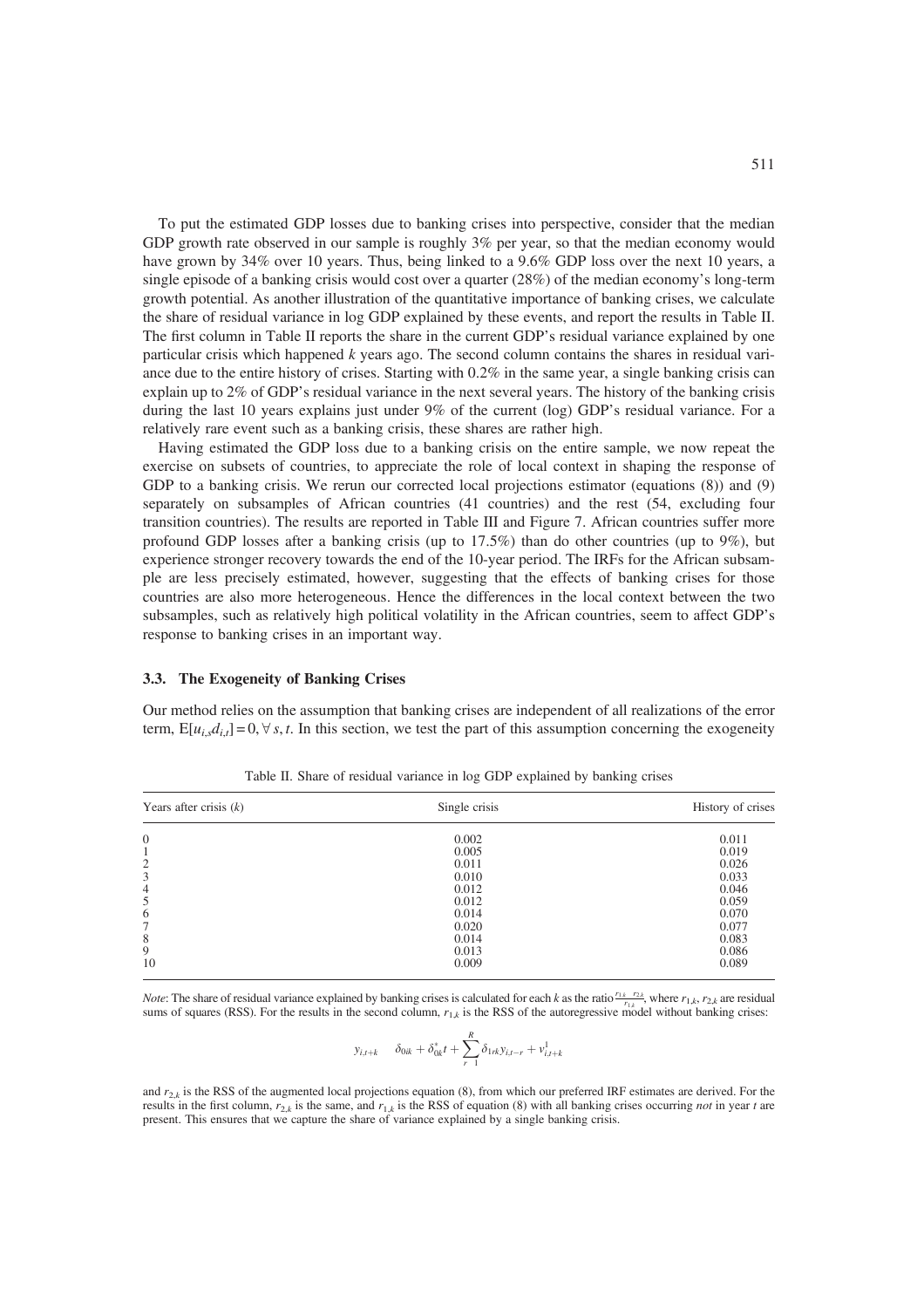|                          | Africa (41 countries) |           | The rest (54 countries) |            |  |
|--------------------------|-----------------------|-----------|-------------------------|------------|--|
| Years after crisis $(k)$ | Eqn $(8)$             | Eqn $(9)$ | Eqn $(8)$               | Eqn $(9)$  |  |
| $\mathbf{0}$             | $0.017*$              | 0.033     | 0.011                   | 0.005      |  |
|                          | $0.053***$            | 0.024     | $0.038***$              | 0.022      |  |
| $\overline{c}$           | $0.092***$            | 0.059     | $0.060***$              | 0.019      |  |
| 3                        | $0.113***$            | 0.106     | $0.062***$              | 0.039      |  |
| $\overline{4}$           | $0.141***$            | 0.108     | $0.069***$              | $0.057*$   |  |
| 5                        | $0.137**$             | 0.088     | $0.077***$              | $0.091***$ |  |
| 6                        | $0.143**$             | 0.123     | $0.089***$              | $0.086***$ |  |
| 7                        | $0.175***$            | 0.183     | $0.092***$              | $0.086***$ |  |
| 8                        | $0.157**$             | 0.185     | $0.076***$              | $0.080***$ |  |
| 9                        | $0.172**$             | 0.176     | $0.064**$               | $0.059**$  |  |
| 10                       | 0.126                 | 0.113     | $0.067***$              | $0.069***$ |  |

Table III. Impulse response estimates by subsample of countries



Figure 7. Estimated IFRs by subsample of countries

of banking crises to past realizations of the error term; the exogeneity of banking crises to the error term's future realizations will remain our maintained assumption.

The idea of an expectations bubble typically preceding the crisis, which would give rise to a correlation between past GDP levels and a current banking crisis, was advanced in Jorda et al. (2011). This correlation can have two mechanisms behind it, depending on whether the causality runs from GDP to the banking crisis or in the opposite direction. An episode of excessive GDP growth may create overoptimism in the banking sector, leading to a crisis at the end of it. Alternatively, credit booms that precede banking crises may fuel excess growth through cheap credit, which stops abruptly when the credit boom comes to an end. We test the implications of these mechanisms for the likelihood of a banking crisis as well as for GDP.

To capture the first mechanism, that excessive growth leads to a banking crisis in the future, we run a logit regression of the banking crisis dummy on lagged GDP levels. The results, reported in Table IV, suggest that lagged GDP levels have no predictive power for the likelihood of a banking crisis, giving little support to the idea that excessive growth causes a banking crisis in the future. To test the second mechanism, that credit booms fuel excessive growth, we include in the local projections regression banking crises occurring up to 3 years after the current GDP. The results in Table V,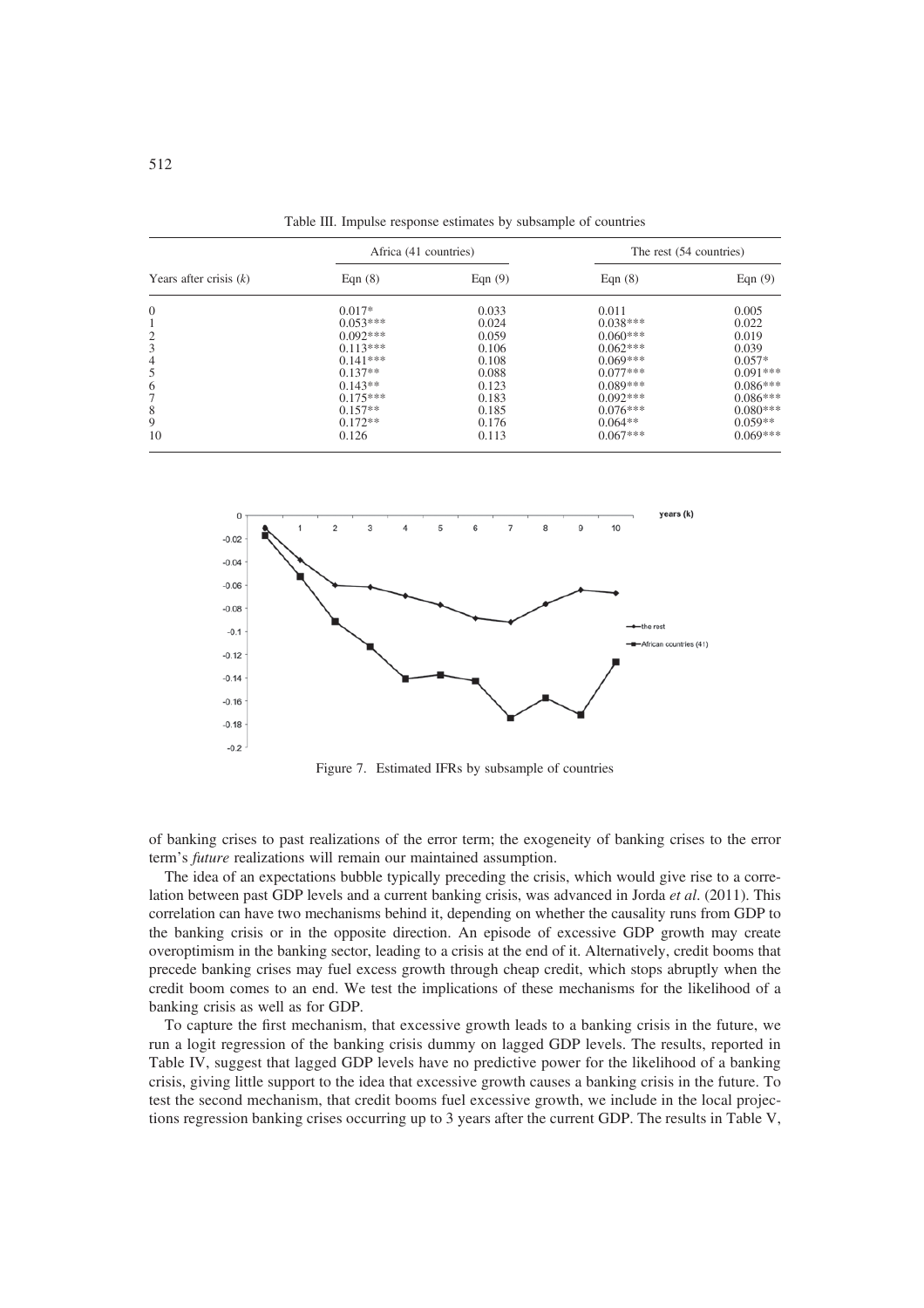|                | (1)            |           | (2)            |           |  |
|----------------|----------------|-----------|----------------|-----------|--|
| GDP lag        | Point estimate | Std error | Point estimate | Std error |  |
|                | 1.471          | 1.249     | 1.046          | 1.347     |  |
| $\overline{c}$ | 0.527          | 2.130     | 0.562          | 2.154     |  |
| 3              | 1.174          | 2.284     | 1.153          | 2.245     |  |
| $\overline{4}$ | 0.209          | 1.437     | 0.511          | 1.428     |  |
| Fixed effects  | No             |           | Yes            |           |  |

Table IV. The likelihood of a banking crisis as a function of past GDP levels

Note: The estimates are obtained by running a logit regression of the banking crisis dummy on the lags of GDP, with and without country fixed effects.

| Table V. GDP growth before the start of a banking crisis |  |  |  |  |  |
|----------------------------------------------------------|--|--|--|--|--|
|                                                          |  |  |  |  |  |

| Years <i>before</i> crisis $(k)$ | Point estimate | Std error |
|----------------------------------|----------------|-----------|
| $\bigcirc$                       | 0.014          | 0.060     |
| ∠                                | 0.015          | 0.060     |
| 3                                | 0.026          | 0.057     |

Note: results are based on specification (9) augmented with leads of the banking crisis dummy as follows:

$$
y_{i,t+k}
$$
  $\gamma_{0ik} + \gamma_{0}t + \sum_{k=-3}^{\infty} \gamma_{2k} d_{i,t-k} + v_{i,t}$ 

The coefficients reported in the table for 1, 2 and 3 years before the crisis are those on  $\gamma_{2,1}$ ,  $\gamma_{2,2}$  and  $\gamma_{2,3}$ , respectively.

based on equation (9), show no significant link between future banking crises and current GDP. Thus past GDP and banking crises are unrelated.

### 4. CONCLUDING REMARKS

We began with Jorda's (2005) local projections estimator of IRFs, which, unlike the analytical estimator, calculates an IRF from a separate regression for each forecast horizon. This estimator is less efficient than the analytical estimator, butis more robust to model misspecifications, especially for longer forecast horizons. This advantageous property has been illustrated with two examples, the second one linked to a particularly relevant case of the misspecification that Cai and Den Haan (2009) call the 'one-type-shock' model. Both examples have shown superior performance of the local projections estimator, albeit at the cost of some efficiency loss.

Yet the main contribution of our study to the literature lies in showing a so far unnoticed bias in the local projection estimator, and in offering a simple solution to correct this bias. The bias occurs due to this estimator's failure to use the information on the crises occurring within the forecast horizon. We show that even if the crisis occurs only once in the history of observations, the local projections regression will omit it for some ts. This omission will result in its effect on GDP being absorbed in the regression's fixed effect, causing a bias to it which will translate one-to-one into the bias of the IRF estimates. We provide an analytical expression for the size of this bias and show, in particular, that it increases with the length of forecast horizon. Our proposed correction involves augmenting the local projections equation with banking crises occurring within the forecast horizon. Our simulation results